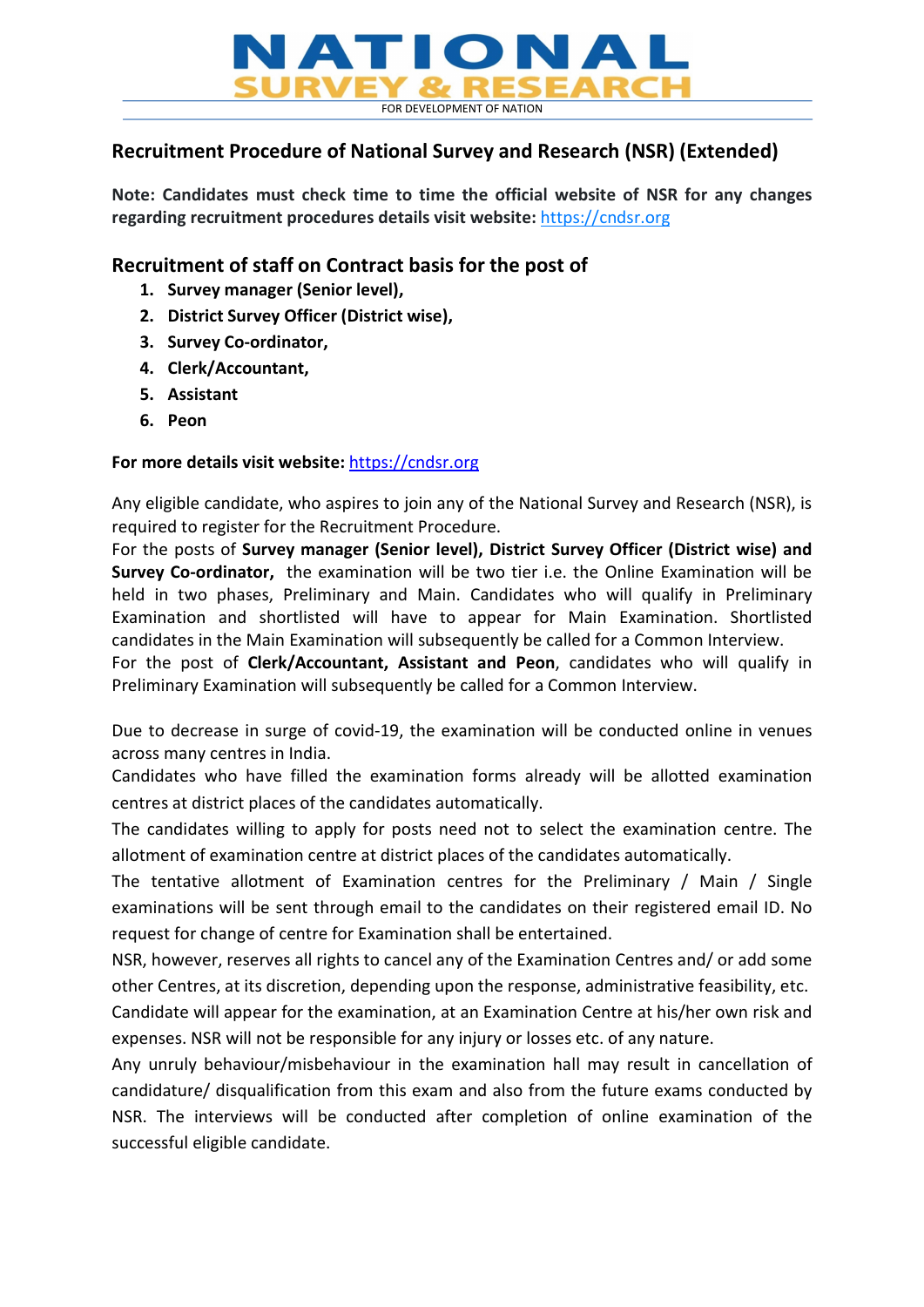### Probationary period

Shortlisted successful candidate will be provisionally allotted to one of the location of National Survey and Research (NSR) on the probation/contract basis. The probation/contract period for all post is of One year. After appraisal and successful completion of probation/contract period candidate will be renewed their contract period to one of the location of National Survey and Research (NSR) anywhere in India. National Survey and Research (NSR) reserves all the right to extend the probationary/contract period or terminate successful candidate any time before or after completion of probation/contract period. Any candidate or employee has no right at any time and in any condition to claim for employment.

Prospective candidates will have to apply at authorized NSR website i.e. https://cndsr.org after carefully reading the advertisement regarding the process of examinations, interview, provisional allotment and probation/contract period, eligibility criteria, online registration processes, payment of prescribed application fee/intimation charges, pattern of examination, issuance of call letters etc. and ensure that they fulfil the stipulated criteria and follow the prescribed processes.

## B. ELIGIBILITY CRITERIA

Prospective Candidates should ensure that they fulfil the specified eligibility criteria before applying for the recruitment process: Candidates may please note that the eligibility criteria specified is the basic criteria for appointment to the aforesaid posts in the National Survey and Research (NSR). However merely applying for, qualifying in the recruitment process and getting provisionally allotted in National Survey and Research (NSR) does not imply that a candidate will necessarily be eligible for employment in any of the NSR office. It is expressly clarified that the ultimate authority for recruitment is the National Survey and Research (NSR) itself. The National Survey and Research (NSR) concerned may, in its sole discretion, reject the candidature of anyone provisionally allotted to it through the recruitment process.

Please note that the eligibility criteria specified herein are the basic criteria for applying for the post. Candidates must necessarily produce the relevant documents in original and a photocopy in support of their identity and eligibility - pertaining to category, nationality, age, educational qualifications etc. as indicated in the online application form at the time of interview / document verification, as the case maybe. Please note that no change of category will be permitted at any stage after registration of the online application and the result will be processed considering the category which has been indicated in the online application, subject to guidelines of the Government of India in this regard. Merely applying for recruitment procedure/ appearing for and being shortlisted in the Online Examination (Preliminary and Main) and/or in the subsequent interview and/or provisionally allotted and/or subsequent processes does not imply that a candidate will necessarily be offered employment in National Survey and Research (NSR). No request for considering the candidature under any category other than the one in which one has applied will be entertained.

I) Nationality / Citizenship: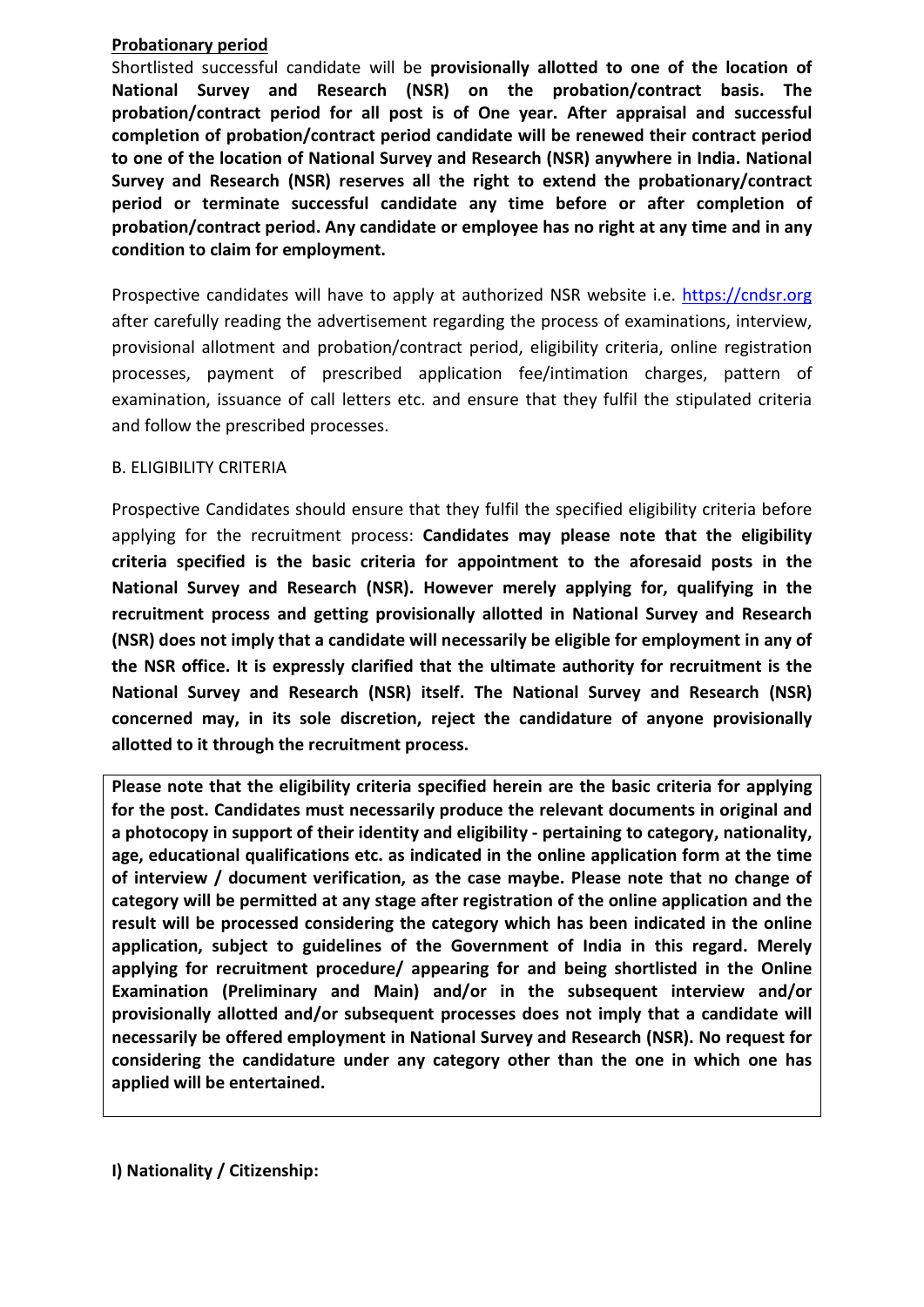A candidate must be either –

(i) a Citizen of India or

(ii) a subject of Nepal or

(iii) a subject of Bhutan or

(iv) a Tibetan Refugee who came over to India before 1st January 1962 with the intention of permanently settling in India or

(v) a person of Indian origin who has migrated from Pakistan, Burma, Sri Lanka, East African countries of Kenya, Uganda, the United Republic of Tanzania (formerly Tanganyika and Zanzibar), Zambia, Malawi, Zaire, Ethiopia and Vietnam with the intention of permanently settling in India, provided that a candidate belonging to categories (ii), (iii), (iv) & (v) above shall be a person in whose favour a certificate of eligibility has been issued by the Government of India.

# II) Age (As on 01.10.2021)

For Survey Manager (Senior level) - Above 21 years - Below 40 years i.e. candidates should not have been born earlier than 01.10.1981 and later than 31.10.2000 (both dates inclusive)

For District Survey Officer (District wise) - Above 21 years - Below 40 years i.e. candidates should not have been born earlier than 01.10.1981 and later than 31.10.2000 (both dates inclusive)

For Survey Co-ordinator - Above 18 years - Below 40 years i.e. candidates should not have been born earlier than 01.10.1981 and later than 31.10.2003 (both dates inclusive)

Clerk/Accountant - Above 18 years - Below 40 years i.e. candidates should not have been born earlier than 01.10.1981 and later than 31.10.2003 (both dates inclusive)

Assistant - Above 18 years - Below 38 years i.e. candidates should not have been born earlier than 01.10.1983 and later than 31.10.2003 (both dates inclusive)

Peon - Above 18 years - Below 40 years i.e. candidates should not have been born earlier than 01.10.1981 and later than 31.10.2003 (both dates inclusive)

 The maximum age limit specified above is applicable to General Category candidates and EWS category candidates only.

Sr. No. Category **Age relaxation** and  $\alpha$  age relaxation 1 Scheduled Caste/Scheduled Tribe 5 years 2 Other Backward Classes 2 3 years 3 Persons With Benchmark Disability as defined under "The Rights of Persons With Disabilities Act, 2016" 10 years 4 a. Ex-Servicemen/ Disabled Ex-Servicemen actual period of service rendered in the defence forces+ 3 years (8 years for Disabled ExServicemen belonging to SC/ST) subject to

For other categories the following relaxations would apply: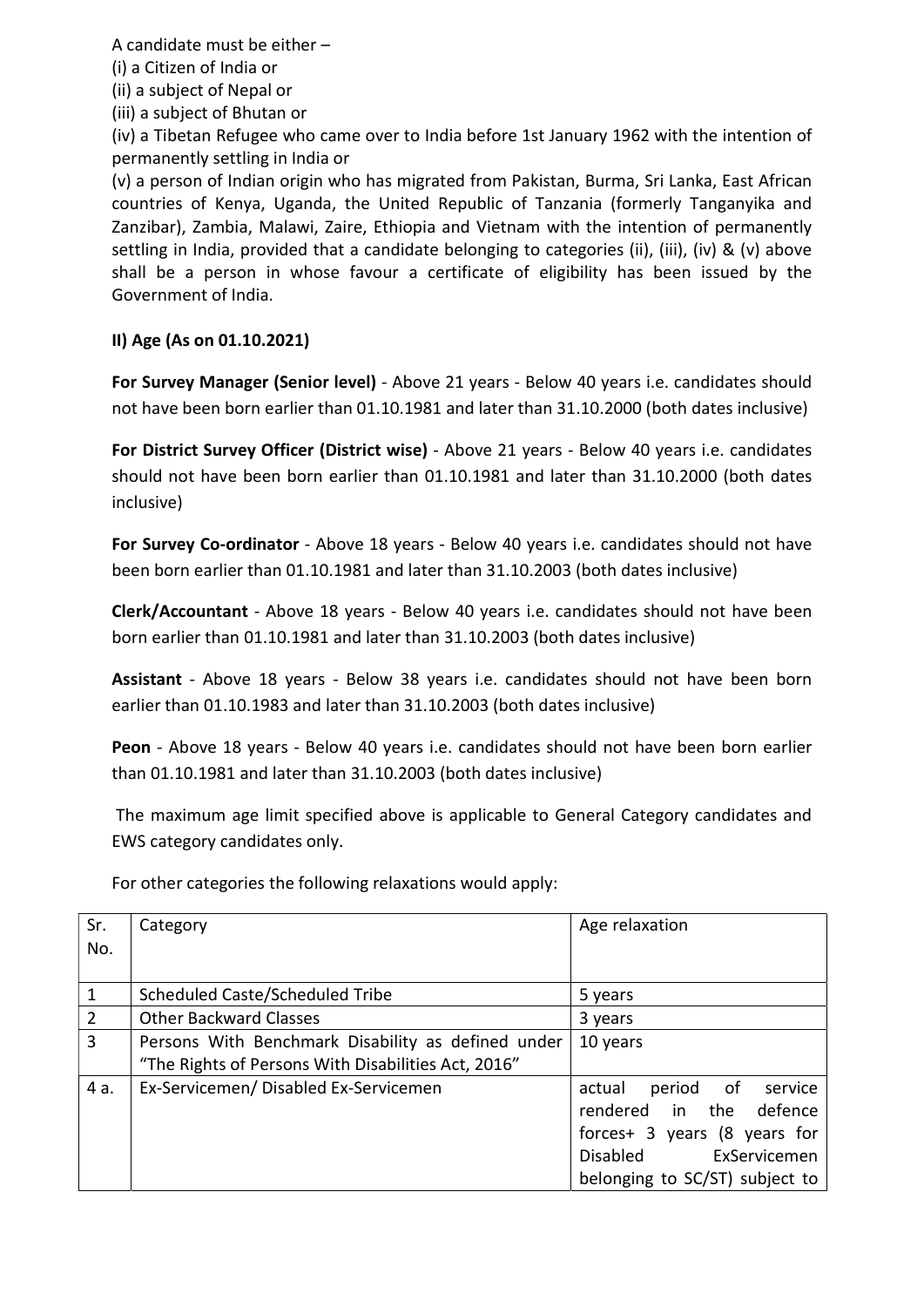|      |                                                                                                                                                                                                                                                                                                                                                                                                                                                                                                                                                                                 | a maximum age limit of 50                                                                                        |
|------|---------------------------------------------------------------------------------------------------------------------------------------------------------------------------------------------------------------------------------------------------------------------------------------------------------------------------------------------------------------------------------------------------------------------------------------------------------------------------------------------------------------------------------------------------------------------------------|------------------------------------------------------------------------------------------------------------------|
|      |                                                                                                                                                                                                                                                                                                                                                                                                                                                                                                                                                                                 | vears                                                                                                            |
| 4 b. | In the case of Ex- servicemen commissioned officers,<br>including ECOs/ SSCOs, who have rendered at least 5<br>years military service and have been released on<br>completion of assignment (including those whose<br>assignment is due to be completed within the next one<br>year from the last date for receipt of application) other<br>than by way of dismissal or discharge on account of<br>misconduct or inefficiency or on account of physical<br>disability attributable to military service or on<br>invalidment, subject to ceiling as per Government<br>guidelines | 5 years                                                                                                          |
| 5    | Widows, Divorced women and<br>legally<br>women<br>separated from their husbands who have not remarried                                                                                                                                                                                                                                                                                                                                                                                                                                                                          | Age concession upto the age of<br>45 years for General/EWS, 48<br>years for OBC and 50 years<br>SC/ST candidates |
| 6    | Persons affected by 1984 riots                                                                                                                                                                                                                                                                                                                                                                                                                                                                                                                                                  | 5 years                                                                                                          |

## NOTE:

- i. The relaxation in upper age limit to SC/ST/OBC candidates is allowed on cumulative basis together with only one of the remaining categories for which age relaxation is permitted as mentioned above at Sr. Nos. 3 to 6 in the above Table.
- ii. Candidates applying for any posts and seeking age relaxation will be required to submit copies of necessary certificate(s) at the time of Interview co-ordinated by the National Survey and Research (NSR) in consultation with appropriate authority, if shortlisted for interview. Caste / Category Certificate issued by competent authority in the prescribed format as stipulated by Government of India in case of SC / ST / OBC/ PWBD category candidates. In case of candidates belonging to OBC category, certificate should specifically contain a clause that the candidate does not belong to creamy layer section excluded from the benefits of reservation for Other Backward Classes in Civil post & services under Government of India. Candidates belonging to OBC category but coming under creamy layer are not entitled to OBC reservation. They should indicate their category as General in the online application form. The candidate should possess a valid OBC certificate with a Non-creamy layer clause as per the Government of India guidelines, from time to time.
- iii. Ex-Servicemen candidates who have already secured employment under the Central Government in Group 'C' & 'D' will be permitted the benefit of age relaxation as prescribed for Ex-Servicemen for securing another employment in a higher grade or cadre in Group 'C'/ 'D' under the Central Government. However, such candidates will not be eligible for the benefit of reservation on second occasion for Ex-Servicemen in Central Government jobs.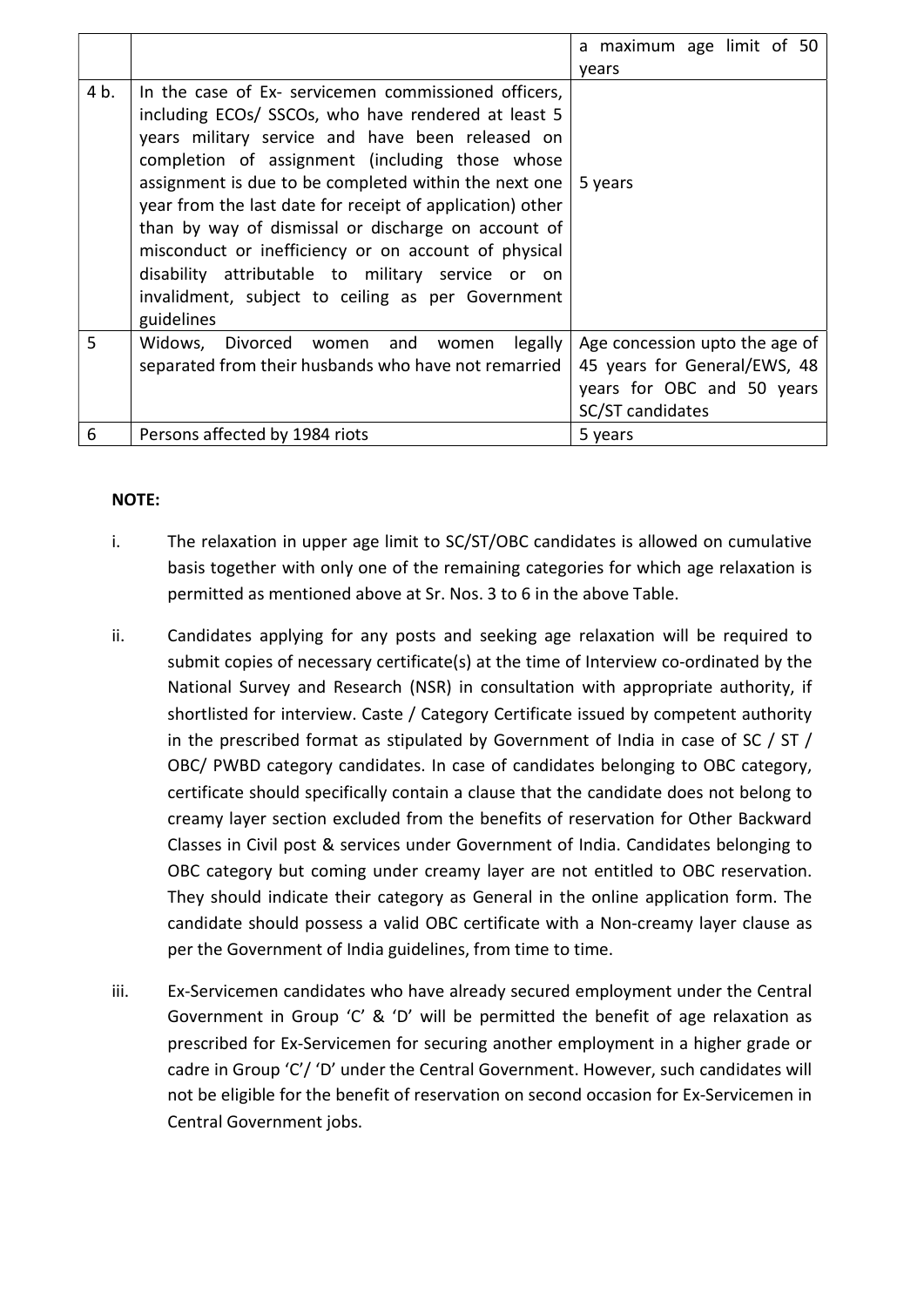- iv. If an ex-serviceman applies for various vacancies before joining any civil employment, he/she can avail the benefit of reservation as ex-serviceman for any subsequent employment. However, to avail this benefit, an ex-serviceman as soon as he/she joins any civil employment, should give self-declaration/ undertaking to the concerned employer about date-5 wise details of application for various vacancies for which he/she had applied for before joining the initial civil employment. Further, this benefit would be available only in respect of vacancies which are filled on direct recruitment and wherever reservation is applicable to the ex-serviceman.
- v. The persons serving in the Armed Forces of the Union, who on retirement from service, would come under the category of 'ex-servicemen' may apply for reemployment one year before the completion of the specified term of engagement (from the last date of application) and avail themselves of all concessions available to ex-servicemen but shall not be permitted to leave the uniform until they complete the specified term of engagement in the Armed Forces of the Union.

## III) Reservation for Persons with Benchmark Disabilities

 Under section 34 of "The Rights of Persons with Disabilities Act, 2016", persons with benchmark disabilities are eligible for Reservation. The post is identified suitable for the Persons under categories of disabilities as defined in the Schedule of RPWD Act 2016 and notified by the Department of Empowerment of Persons with Disabilities (Divyangjan) from time to time.

A. "OC" category:

A person's inability to execute distinctive activities associated with movement of self and objects resulting from affliction of musculoskeletal or nervous system or both, including Cerebral Palsy, Leprosy Cured, Dwarfism, Muscular Dystrophy and Acid Attack Victims. Orthopedically challenged persons are covered under locomotor disability with following bench mark:

a. "Leprosy cured person" means a person who has been cured of leprosy but is suffering from:

i. Loss of sensation in hands or feet as well as loss of sensation and paresis in the eye and eye-lid but with no manifests deformity;

ii. Manifest deformity and paresis but having sufficient mobility in their hands and feet to enable them to engage in normal economic activity;

iii. extreme physical deformity as well as advanced age which prevents him/her from undertaking any gainful occupation, and the expression "leprosy cured" shall be construed accordingly;

b. "Cerebral palsy" means a Group of non-progressive neurological conditions affecting body movements and muscle coordination, caused by damage to one or more specific areas of the brain, usually occurring before, during or shortly after birth;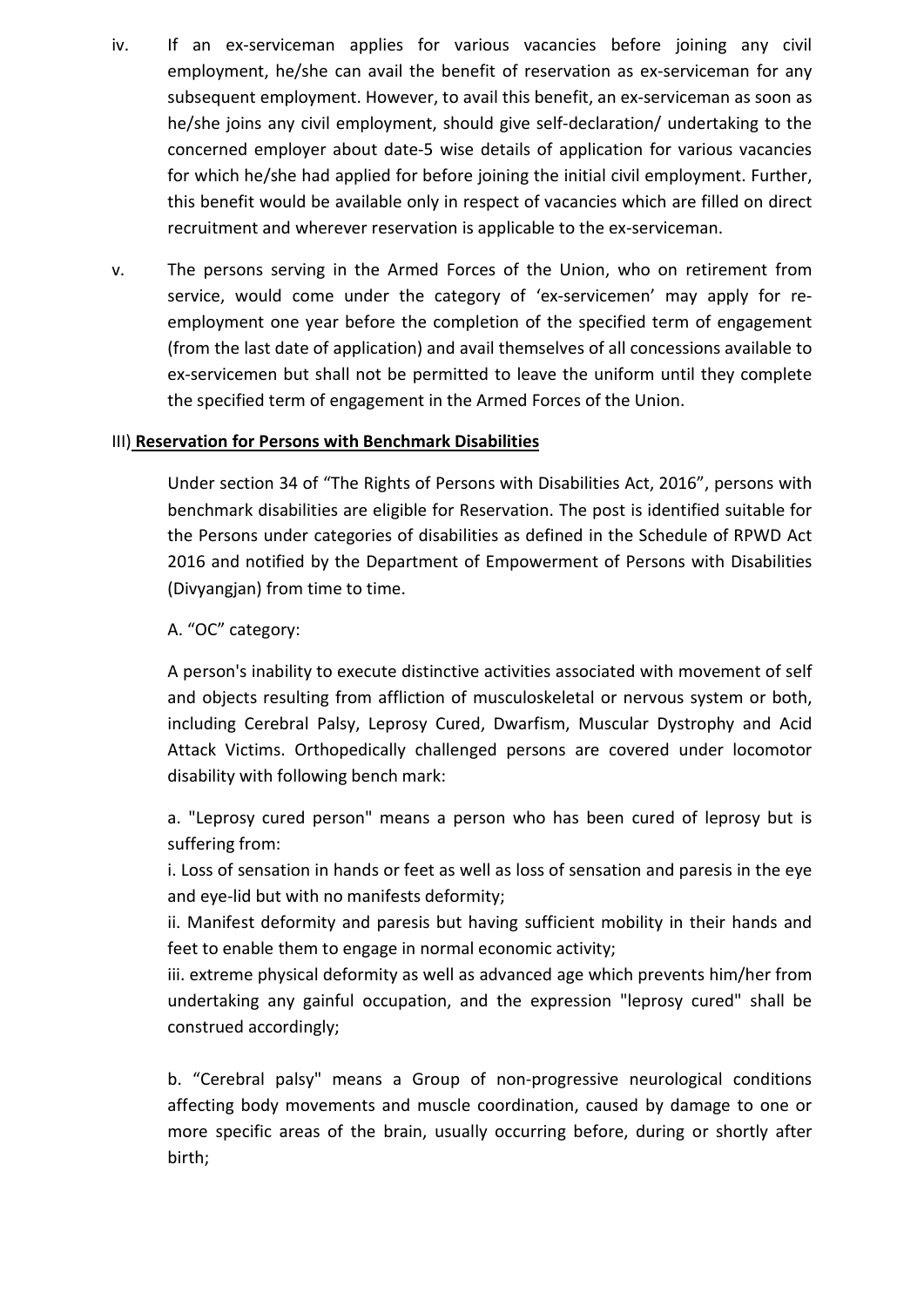c. "Dwarfism" means a medical or genetic condition resulting in an adult height of 4 feet 10 inches (147 centimetres) or less;

d. "Muscular dystrophy" means a group of hereditary genetic muscle disease that weakens the muscles that move the human body and persons with multiple dystrophies have incorrect and missing information in their genes, which prevents them from making the proteins they need for healthy muscles. It is characterised by progressive skeletal muscle weakness, defects in muscle proteins, and the death of muscle cells and tissue;

e. "Acid attack victims" means a person disfigured due to violent assaults by throwing of acid or similar corrosive substance.

B. Visual Impairment ("VI" Category): Only those Visually Impaired (VI) persons, who suffer from any one of the following conditions, after best correction, are eligible to apply.

a. Blindness:

i. Total absence of sight; OR

ii. Visual acuity less than 3/60 or less than 10/200 (Snellen) in the better eye with best possible correction; OR

iii. Limitation of the field of vision subtending an angle of less than 10 degree.

OR

b. Low Vision:

i. Visual acuity not exceeding 6/18 or less than 20/60 upto 3/60 or upto 10/200 (Snellen) in the better eye with best possible corrections; OR

ii. Limitation of the field of vision subtending an angle of less than 40 degree up to 10 degree.

C. Hearing Impaired ("HI" Category):

a. Deaf: means person having 70 DB hearing loss in speech frequencies in both ears.

b. Hard of Hearing: means person having 60 DB to 70 DB hearing loss in speech frequencies in both ears. D. "ID" Category: Only those persons, who suffer from any one of the following types of disabilities, are eligible to apply under this category:

1. Intellectual disability.

a. "Autism Spectrum Disorder" (ASD) means a neuro-developmental condition typically appearing in the first three years of life that significantly affects a person's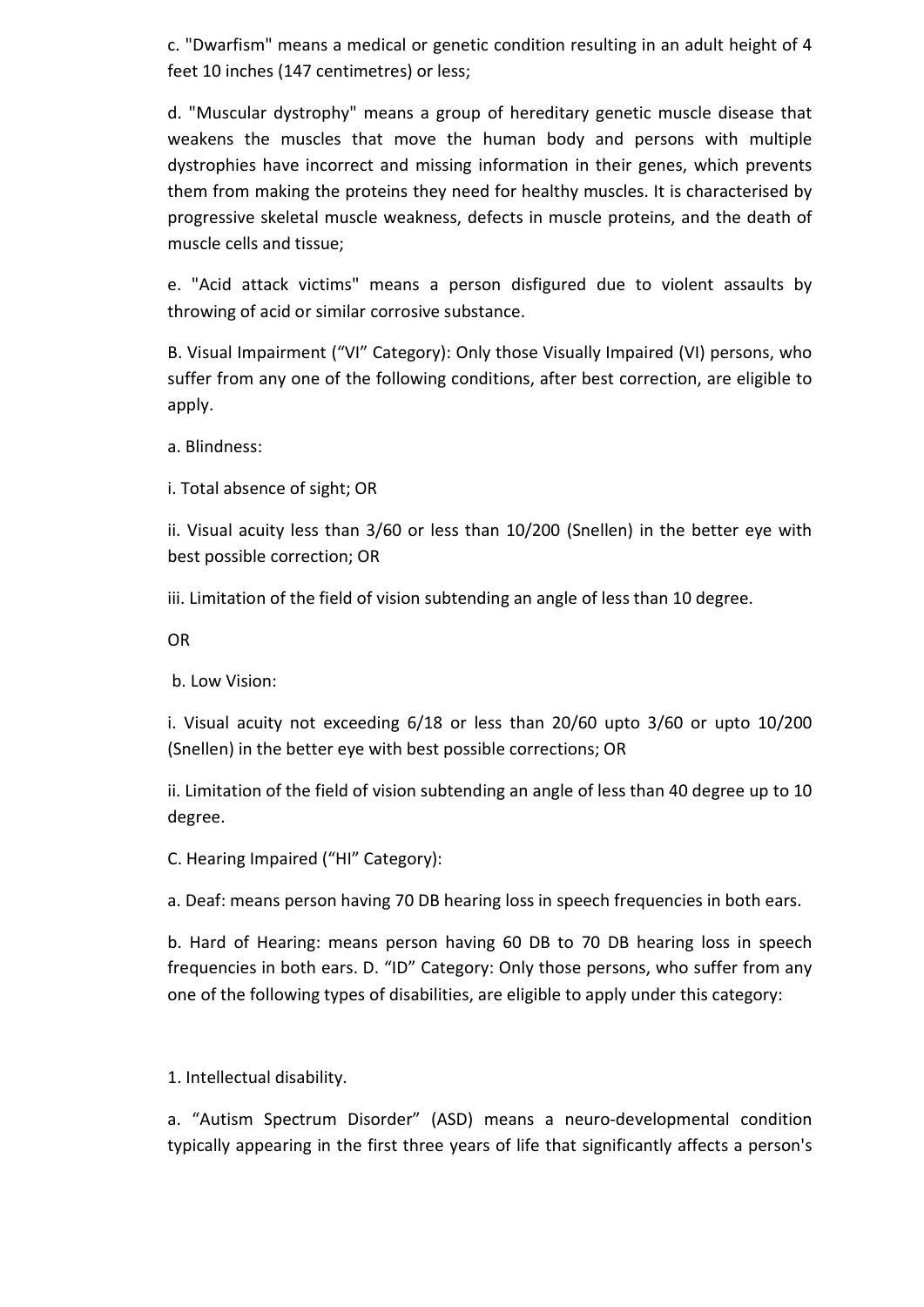ability to communicate, understand relationships and relate to others, and is frequently associated with unusual or stereotypical rituals or behaviours.

b. "Specific Learning Disability" (SLD) means a heterogeneous group of conditions wherein there is a deficit in processing language, spoken or written, that may manifest itself as a difficulty to comprehend, speak, read, write, spell, or to do mathematical calculations and includes such conditions as perceptual disabilities, dyslexia, dysgraphia, dyscalculia, dyspraxia and developmental aphasia.

c. "Mental Illness" (MI) means a substantial disorder of thinking, mood, perception, orientation or memory that grossly impairs judgment, behaviour, capacity to recognise reality or ability to meet the ordinary demands of life, but does not include retardation which is a condition of arrested or incomplete development of mind of a person, specially characterised by sub normality of intelligence

2. "Multiple Disabilities" means multiple disabilities amongst clause "A"; "B"; "C"; "D  $(1)$ ".

Note: Only those persons with benchmark disabilities would be eligible for reservation. "Benchmark disability" means a person with not less than 40% of a specified disability where specified disability has not been defined in measurable terms and includes the persons with disability, where disability has been defined in a measurable terms, as certified by the certifying authority. A person who wants to avail benefit of reservation will have to submit a disability certificate issued by a Competent Authority as per Government of India guidelines. Such certificate will be subject to verification/ re-verification as may be decided by the competent authority.

The allocation of reserved vacancies for the persons with benchmark disabilities will be as prescribed in the "The Rights of Persons with Disabilities Act, 2016"

# (i) Guidelines for Persons With Benchmark Disabilities using a Scribe

The visually impaired candidates and candidates whose writing speed is adversely affected permanently for any reason can use their own scribe at their cost during the online examination. In all such cases where a scribe is used, the following rules will apply:

- The candidate will have to arrange his / her own scribe at his/her own cost.
- The scribe may be from any academic stream.

 Both the candidate as well as scribe will have to give a suitable undertaking confirming that the scribe fulfils all the stipulated eligibility criteria for a scribe mentioned above. Further in case it later transpires that he/she did not fulfil any laid down eligibility criteria or suppressed material facts the candidature of the applicant will stand cancelled, irrespective of the result of the recruitment procedure.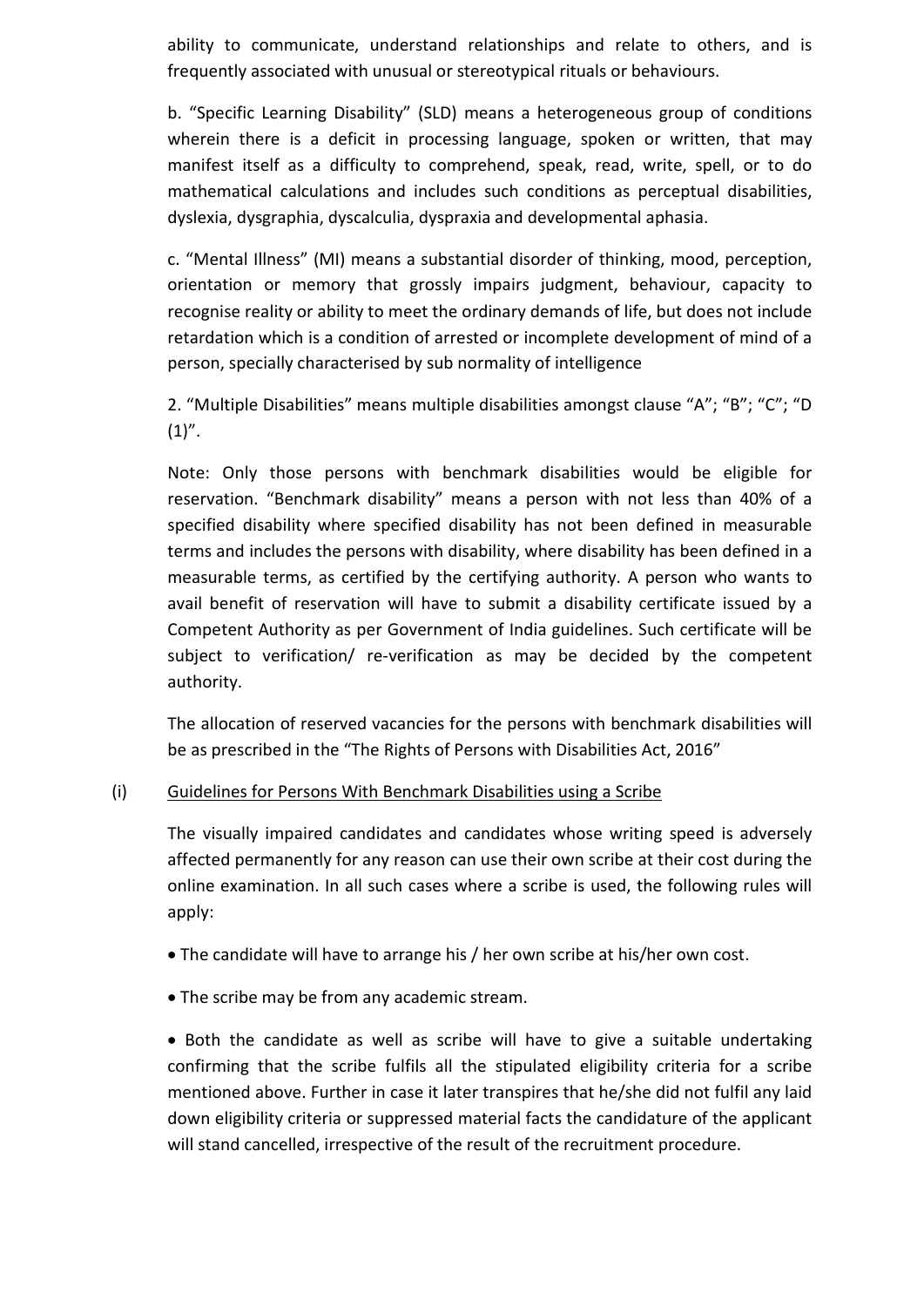Those candidates who use a scribe shall be eligible for compensatory time of 20 minutes or otherwise advised for every hour of the examination.

 The scribe arranged by the candidate should not be a candidate for the online examination under recruitment process. If violation of the above is detected at any stage of the process, candidature for recruitment process of both the candidate and the scribe will be cancelled. Candidates eligible for and who wish to use the services of a scribe in the examination should invariably carefully indicate the same in the online application form. Any subsequent request may not be favourably entertained.

• Only candidates registered for compensatory time (at the time of online registration) will be allowed such concessions since compensatory time given to candidates shall be system based, it shall not be possible for the test conducting agency to allow such time if he / she is not registered for the same. Candidates not registered for compensatory time shall not be allowed such concessions.

 During the exam, at any stage, if it is found that scribe is independently answering the questions, the exam session will be terminated and candidate's candidature will be cancelled. The candidature of such candidates using the services of a scribe will also be cancelled if it is reported after the examination by the test administrator personnel that the scribe independently answered the questions.

- (ii) Guidelines for Candidates with locomotor disability and cerebral palsy A compensatory time of twenty minutes per hour or otherwise advised shall be permitted for the candidates with locomotor disability and cerebral palsy where dominant (writing) extremity is affected to the extent of slowing the performance of function (minimum of 40% impairment).
- (iii) Guidelines for Visually Impaired candidates

 Visually Impaired candidates (who suffer from not less than 40% of disability) may opt to view the contents of the test in magnified font and all such candidates will be eligible for compensatory time of 20 minutes for every hour or otherwise advised of examination.

• The facility of viewing the contents of the test in magnifying font will not be available to Visually Impaired candidates who use the services of a Scribe for the examination.

(iv) Guidelines for Candidates with Intellectual Disability (ID)

 A Compensatory time of twenty minutes per hour of examination, either availing the services of a scribe or not, shall be permitted to the candidates with more than 40% Intellectual Disability (autism, intellectual disability, specific learning disability and mental illness). These guidelines are subject to change in terms of GOI guidelines/ clarifications, if any, from time to time.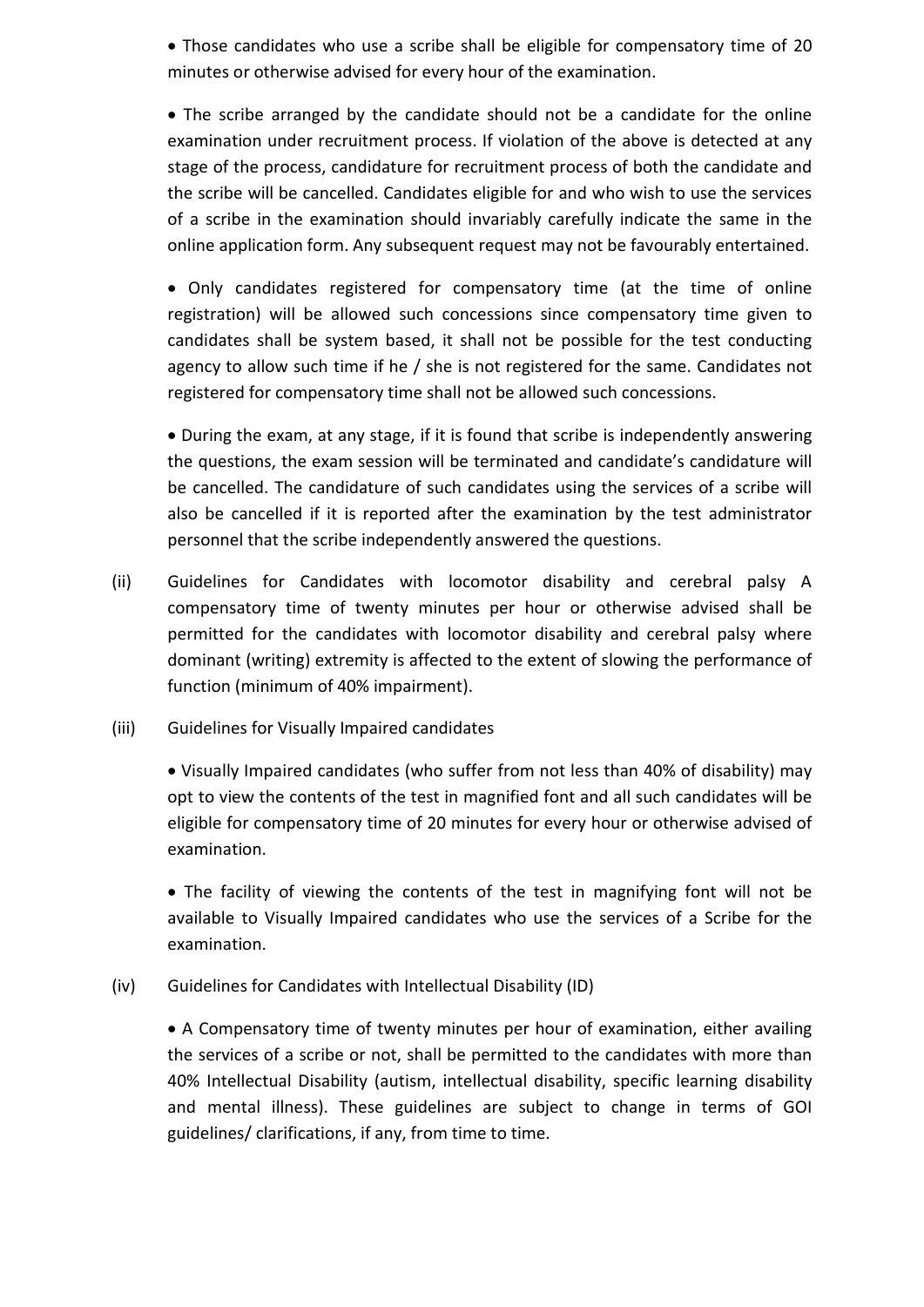#### IV DEFINITION OF EX-SERVICEMEN (EXSM)

- i. Ex-Servicemen (EXSM): Only those candidates shall be treated as Ex-Servicemen who fulfil the revised definition as laid down in Government of India, Ministry of Home Affairs, Department of Personnel and Administrative Reforms Notification No.36034/5/85/ Estt (SCT) dated 27th October, 1986 as amended from time to time.
- ii. Disabled Ex-Servicemen (DISXS) : Disabled Ex-Servicemen: Ex-Servicemen who while serving in Armed Forces of the Union were disabled during war or in peace time but their disability being attributable to Military service, shall be treated as Disabled Ex-Servicemen. iii.
- iii. Dependents of Servicemen killed in Action (DXS) : Servicemen killed in the following operations would be deemed to have been killed in action attributable to Military Service (a) war (b) warlike operations or border skirmishes either with Pakistan on cease fire line or any other country (c) Fighting against armed hostiles in a counter insurgency environment viz. Nagaland, Mizoram, etc. (d) Serving with peace-keeping mission abroad (e) Laying or clearance of mines including enemy mines as also mine sweeping operation between one month before and three months after conclusion of an operation (f) Frost-bite during actual operations or during the period specified by the Government (g) Dealing with agitating Para- Military forces personnel (h) IPKF personnel killed during the operations in Sri Lanka. For the purpose of this reservation, the member of the family would include his widow, son and daughter or near relations who agree to support his family. The relaxation in upper age and educational qualifications available to Exservicemen will not be available to dependents of Servicemen killed in action.8

 NOTE: 1) (i) Candidates, who are released/retired from Armed Forces are required to submit a certificate as per Proforma 'A' attached to this advertisement if they do not possess discharge certificate/booklet, (ii) The candidates, who are still serving in Armed Forces and desirous of applying under Ex-Servicemen category will be required to submit a certificate (Proforma 'B') from the competent authority showing his/her date of completion of the specific period of engagement (SPE) along with declaration (Proforma 'C'). Such candidates whose SPE is completed on or before 27.08.2022 only are eligible to apply under this recruitment. They will also be required to submit the release letter along with a self-declaration at the time of joining the Bank that he/she is entitled to the benefits admissible to Ex-Servicemen in terms of Govt. of India rules, (iii) Those candidates, who have already completed their initial period of engagement and are on extended assignment, are required to submit certificate as per Proforma 'D'. If selected, such candidates mentioned in (ii) and (iii) above, should get released and join the Bank on or before 27.08.2022. These certificates are required to be submitted at the time of joining invariably. 2) The Territorial Army Personnel will be treated as Ex-Servicemen w.e.f. 15.11.1986. 3) An Ex-Serviceman who has once joined a Government job on the civil side after availing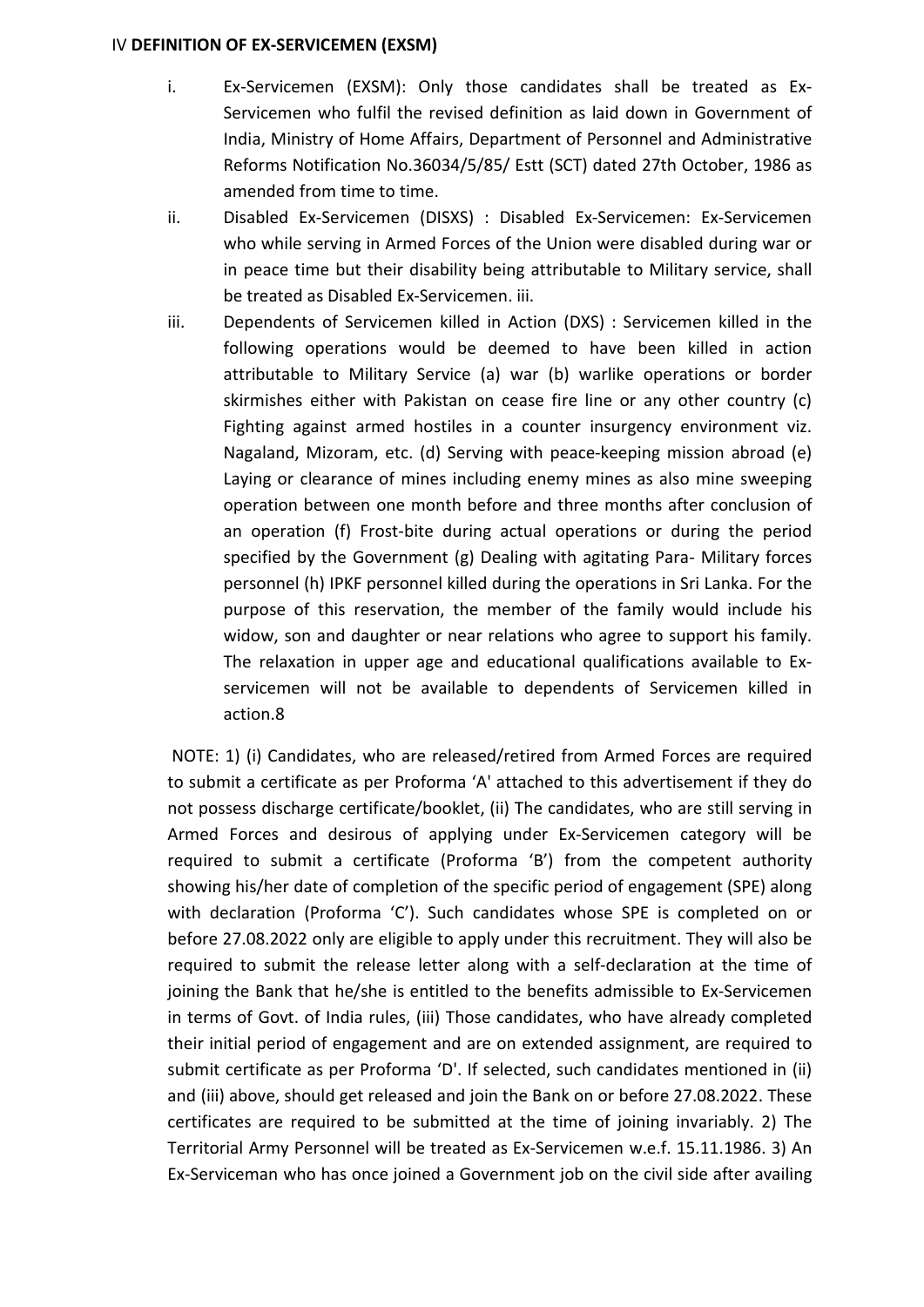of the benefits given to him as an Ex-Serviceman for his reemployment, his Ex-Serviceman status will be governed in terms of OM No.36034/1/2014- Estt.(Res.) dated 14.08.2014.

Important: - Govt. Guidelines regarding Definitions, relaxation etc. are subject to change from time to time. It is expressly clarified that any person who is employed by any branch of the armed services at the time of submission of his/her application form cannot be considered as an Ex-Serviceman unless he/she fulfils the prescribed conditions mentioned in the Advertisement.

# V) EWS (Economically Weaker Section)

- 1. Persons who are not covered under the existing scheme of reservations to the Scheduled Castes, the Schedule Tribes and the Other Backward Classes and whose family has gross annual income below Rs.8.00 lakh (Rupees eight lakh only) are to be identified as EWSs for benefit of reservation. The income shall include income from all sources i.e. salary, agriculture, business, profession etc. and it will be income for the financial year prior to the year of application. Also persons whose family owns or possesses any of the following assets shall be excluded from being identified as EWSs, irrespective of the family income:
	- i.) 5 acres of Agricultural Land and above;
	- ii.) Residential flat of 1000 sq. ft. and above;
	- iii.) Residential plot of 100 sq. yards and above in notified municipalities;

iv.) Residential plot of 200 sq. yards and above in areas other than the notified municipalities.

- 2. The property held by a "Family" in different locations or different places / cities would be clubbed while applying the land or property holding test to determine EWS status.
- 3. The benefit of reservation under EWS can be availed upon production of an Income and Asset Certificate issued by a Competent Authority. The Income and Asset Certificate issued by any one of the Authorities as notified by the Government of India in the prescribed format shall only be accepted as proof of candidate's claim as belonging to EWS. The candidates shortlisted for document verification/interview shall be required to bring the requisite certificate as specified by the Government of India at the time of appearing for the process of document verification/interview.
- 4. The term "Family" for this purpose will include the person who seeks benefit of reservation, his/her parents and siblings below the age of 18 years as also his/her spouse and children below the age of 18 years.
- 5. The instructions issued by the Government of India in this regard from time to time shall be adhered to.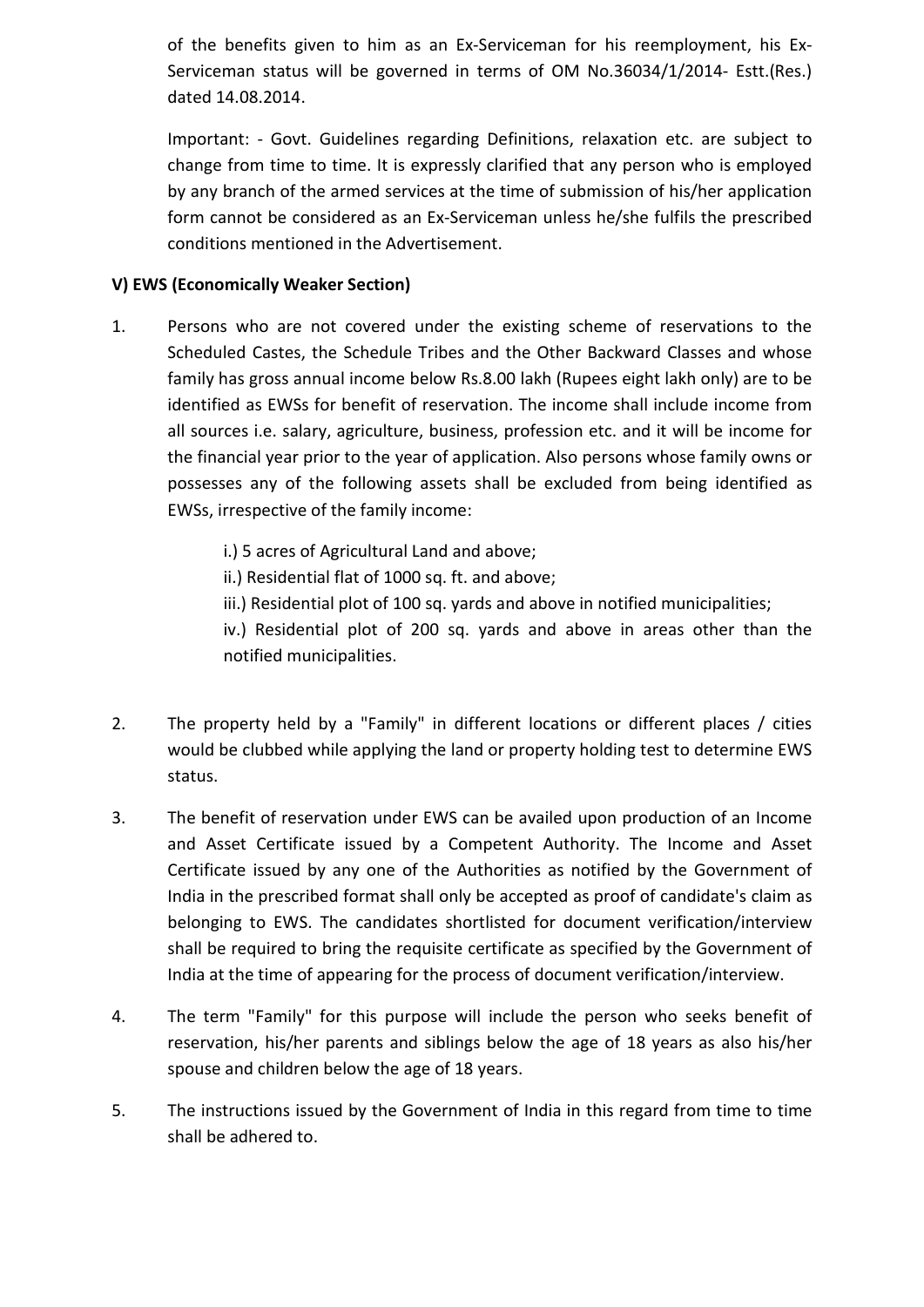Disclaimer: "EWS vacancies are tentative and subject to further directives of Government of India and outcome of any litigation".

# VI EDUCATIONAL QUALIFICATIONS & EXPERIENCE (as on the last date of Online Registration i.e. 31.05.2022 EXTENDED DATE)

| Post                                       | <b>Educational Qualification</b>                                                                                                                                                      | Experience |
|--------------------------------------------|---------------------------------------------------------------------------------------------------------------------------------------------------------------------------------------|------------|
| Survey manager<br>(Senior level)           | Post Graduate degree/diploma in any discipline<br>from a recognized University or its equivalent<br>(a) Proficiency in local language<br>(b) Desirable: Working knowledge of Computer |            |
| District Survey Officer<br>(District wise) | Bachelor's degree in any discipline from a<br>recognized University or its equivalent<br>(a) Proficiency in local language<br>(b) Desirable: Working knowledge of Computer            |            |
| Survey Co-ordinator                        | 10+2 or HSC or its Equivalent<br>(a) Proficiency in local language<br>(b) Desirable: Working knowledge of Computer                                                                    |            |
| Clerk                                      | 10+2 or HSC or its Equivalent<br>(a) Proficiency in local language<br>(b) Desirable: Working knowledge of Computer                                                                    |            |
| Assistant                                  | 10th or SSC or its Equivalent<br>(a) Proficiency in local language                                                                                                                    |            |
| Peon                                       | 7 <sup>th</sup> standard pass/fail or its Equivalent<br>(a) Proficiency in local language                                                                                             |            |

### Note:

- i. All the educational qualifications mentioned should be from a University/ Institution/ Board recognised by Govt. Of India/ approved by Govt. Regulatory Bodies and the result should have been declared on or before 31.05.2022.
- ii. Proper document from Board / University for having declared the result on or before 31.05.2022 has to be submitted at the time of interview and at the time of joining for the post of concern employment. The date of passing the eligibility examination will be the date appearing on the mark-sheet or provisional certificate issued by University / Institute. In case the result of a particular examination is posted on the website of the University / Institute and web based certificate is issued then proper document/certificate in original issued and signed by the appropriate authority of the University / Institute indicating the date of passing properly mentioned thereon will be reckoned for verification and further process.
- iii. Candidate should indicate the percentage obtained in Graduation calculated to the nearest two decimals in the online application. Where CGPA / OGPA is awarded, the same should be converted into percentage and indicated in online application. If called for interview, the candidate will have to produce a certificate issued by the appropriate authority inter alia stating that the norms of the University regarding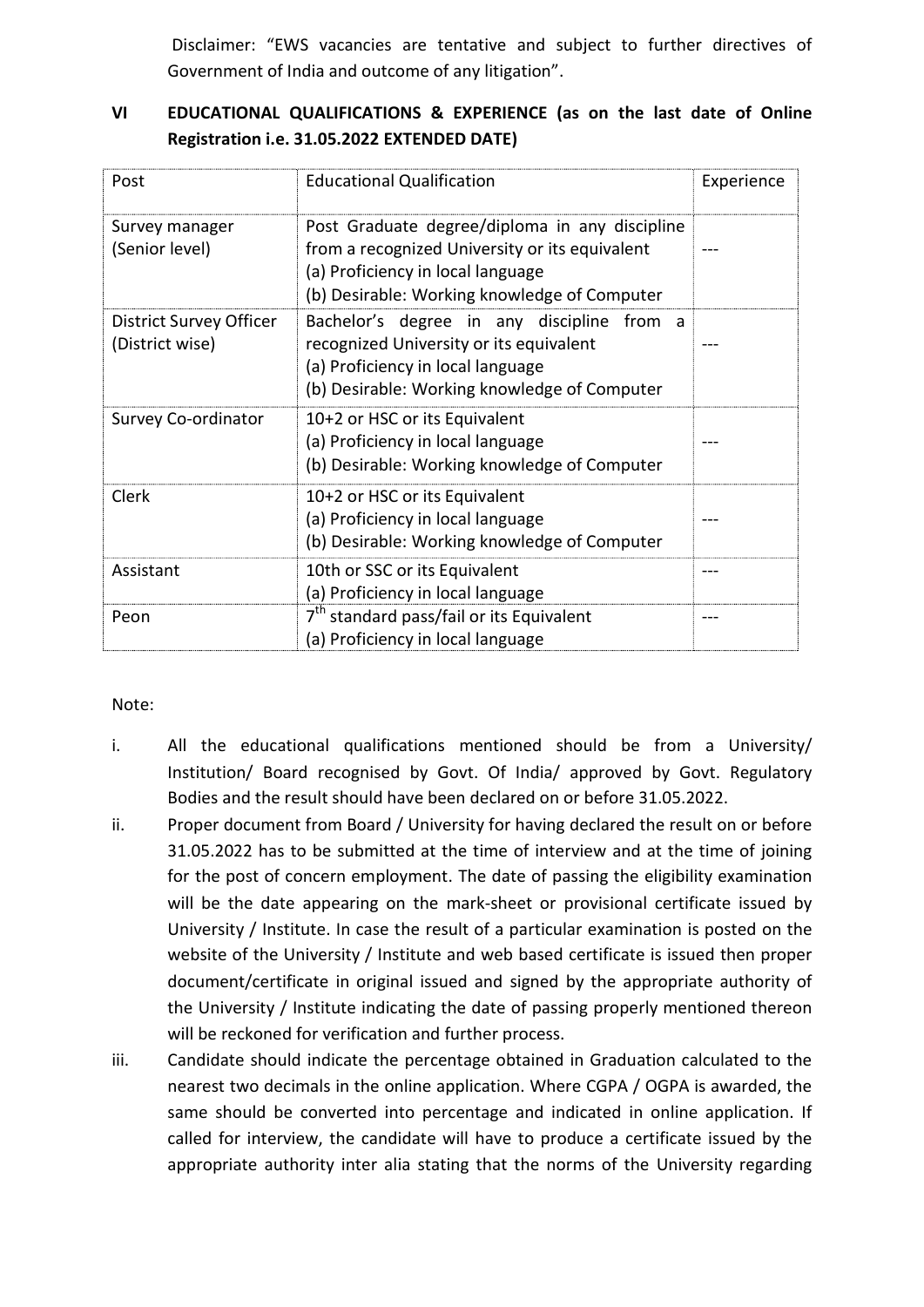conversion of grade into percentage and the percentage of marks scored by the candidate in terms of norms.

- iv. Calculation of Percentage: The percentage marks shall be arrived at by dividing the total marks obtained by the candidate in all the subjects in all semester(s)/year(s) by aggregate maximum marks (in all the subjects irrespective of honours / optional / additional optional subject, if any) and multiplying by 100. This will be applicable for those Universities also where Class / Grade is decided on basis of Honours marks only.
- v. \*Proficiency in local language Candidates who have already studied the language of the State in standard VII or any level above standard VII in Government recognized Boards of Education/ School or having any certificate to the effect for standard VII or any level above standard VII would be considered proficient in that local language.
	- Where the candidate does not meet the aforesaid requirement in local language at the time of selection, he will be given a time of six months from the date of joining to acquire the proficiency. This period can be extended by the National Survey and Research (NSR) within the framework of the rules and provided that such extension should not be beyond the probation period.

| Sr.<br><b>No</b> | Post                                                                  | <b>SC</b> | <b>ST</b> | <b>EWS</b> | <b>OBC</b> | <b>UR</b> | <b>Total</b> | Out<br><b>PWDB</b> | of             |                          | which          |
|------------------|-----------------------------------------------------------------------|-----------|-----------|------------|------------|-----------|--------------|--------------------|----------------|--------------------------|----------------|
|                  |                                                                       |           |           |            |            |           |              | HI                 | <b>OC</b>      | VI                       | ID             |
| $\mathbf{1}$     | <b>Survey manager</b><br>(Senior level)                               | 02        | 01        | 01         | 04         | 07        | 15           | $\blacksquare$     | 01             | $\blacksquare$           |                |
| $\overline{2}$   | <b>District</b><br><b>Survey</b><br><b>Officer</b><br>(District wise) | 12        | 06        | 08         | 22         | 34        | 82           | 01                 |                | $\blacksquare$           |                |
| 3                | <b>Survey</b><br>Co-ordinator                                         | 23        | 12        | 16         | 42         | 65        | 158          | $\blacksquare$     | 01             | 01                       |                |
| 4                | <b>Clerk</b>                                                          | 14        | 7         | 09         | 26         | 40        | 96           | 01                 | $\blacksquare$ | $\overline{\phantom{0}}$ | $\blacksquare$ |
| 5                | <b>Assistant</b>                                                      | 26        | 13        | 17         | 46         | 70        | 172          | 01                 | $\blacksquare$ | $\blacksquare$           | 01             |
| 6                | peon                                                                  | 18        | 09        | 12         | 33         | 52        | 124          | $\blacksquare$     | -              | 01                       | 01             |
| <b>TOTAL</b>     |                                                                       | 95        | 48        | 63         | 173        | 268       | 647          |                    |                |                          |                |

# C. APPLICATION FEE/ INTIMATION CHARGES

 Application Fees/ Intimation Charges (Online payment from 13.04.2022 to 31.05.2022 (Extended date) both dates inclusive)

- Rs.375/- for SC/ST/ PWBD/EXSM candidates.

- Rs.850/- for all others (Unreserved and OBC)

Bank Transaction charges for Online Payment of fees/ intimation charges will have to be borne by the candidate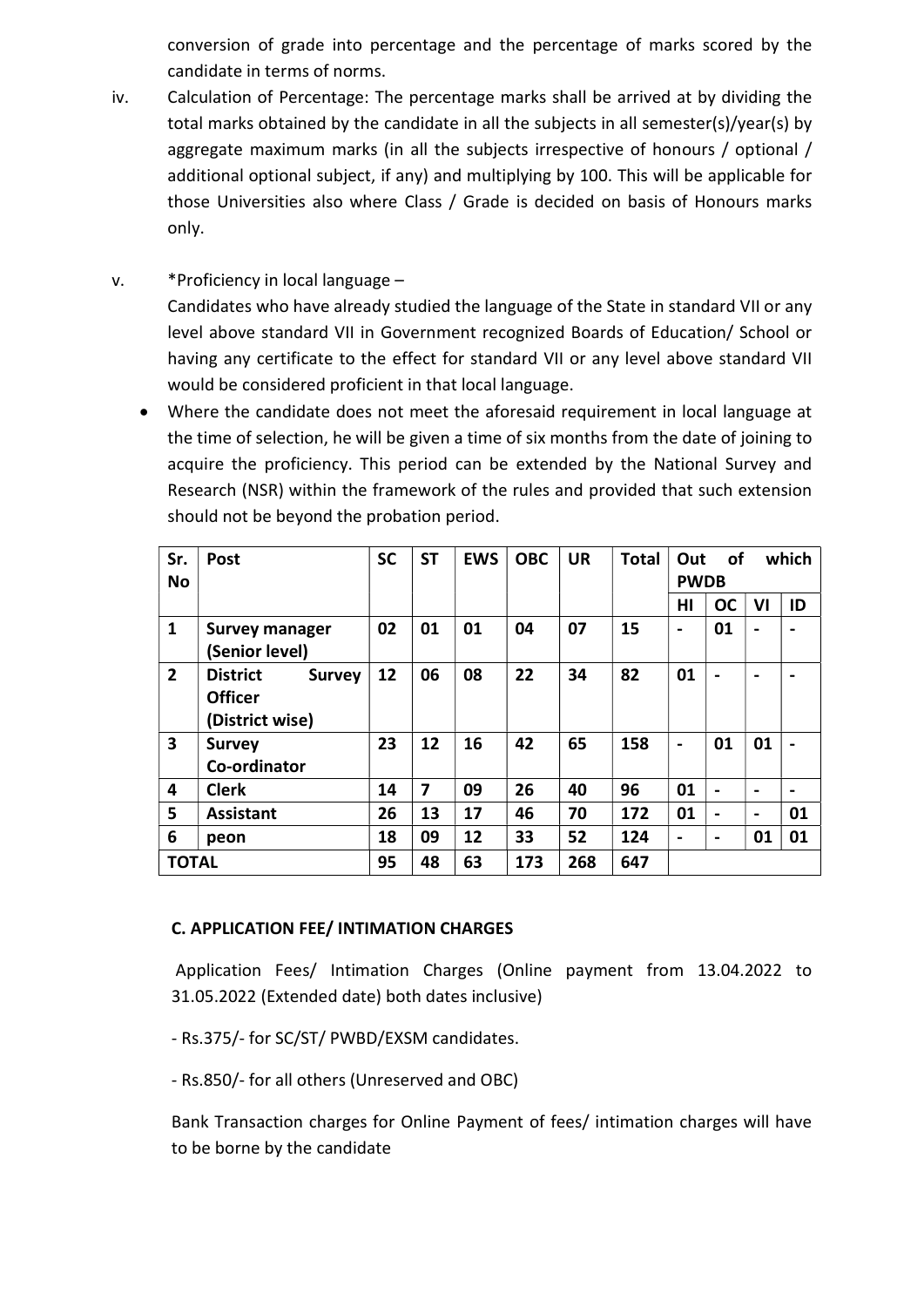# D. ONLINE EXAMINATION SYLLABUS STRUCTURE

- 1. Syllabus for Post : Survey Manager (Senior level) :
	- a) Logical Reasoning (equivalent level to Post Graduate) (20% marks) b) English Language (equivalent level to Post Graduate ) (20% marks)
	- c) Computer Knowledge (equivalent level to Post Graduate) (20% marks)
	- d) Date Analysis & Interpretation (equivalent level to Post Graduate)(20% marks)
	- e) General Awareness (20% marks)
- 2. Syllabus for Post : District Survey Officer (District wise) :
	- a) Logical Reasoning (equivalent level to Graduate) (20% marks)
	- b) English Language (equivalent level to Graduate) (20% marks)
	- c) Computer Knowledge (equivalent level to Graduate) (20% marks)
	- d) Date Analysis & Interpretation (equivalent level to Graduate) (20% marks)
	- e) General Awareness (20% marks)
- 3. Syllabus for Post : Survey Co-ordinator :
	- a) Logical Reasoning (equivalent level to std  $12<sup>th</sup>$ ) (20% marks)
	- b) English Language (equivalent level to std  $12<sup>th</sup>$ ) (20% marks)
	- c) Computer Knowledge (equivalent to level std  $12<sup>th</sup>$ ) (20% marks)
	- d) Date Analysis & Interpretation (equivalent level to std  $12<sup>th</sup>$ ) (20% marks)
	- e) General Awareness (20% marks)
- 4. Syllabus for Post : Clerk/Accountant :
	- a) Logical Reasoning (equivalent level to std  $12<sup>th</sup>$ ) (20% marks)
	- b) English Language (equivalent level to std  $12<sup>th</sup>$ ) (20% marks)
	- c) Computer knowledge (equivalent level to std  $12<sup>th</sup>$ ) (20% marks)
	- d) Date Analysis & Interpretation (equivalent level to std  $12^{th}$ ) (20% marks)
	- e) General Awareness (20% marks)
- 5. Syllabus for Post : Assistant :
	- a) Logical Reasoning (equivalent level to std  $12<sup>th</sup>$ ) (20% marks)
	- b) English Language (equivalent level to std  $12<sup>th</sup>$ ) (20% marks)
	- c) Computer Knowledge (equivalent level to std  $12<sup>th</sup>$ ) (20% marks)
	- d) Date Analysis & Interpretation (equivalent level to std  $12<sup>th</sup>$ ) (20% marks)
	- e) General Awareness (20% marks)
- 6. Syllabus for Post : Peon :
	- a) Logical Reasoning (equivalent level to std  $10<sup>th</sup>$ ) (20% marks)
	- b) English Language (equivalent level to std  $10^{th}$ ) (20% marks)
	- c) Computer Knowledge (equivalent level to std  $10^{th}$ ) (20% marks)
	- d) Date Analysis & Interpretation (equivalent level to std  $10^{th}$ ) (20% marks)
	- e) General Awareness (20% marks)

Note: The schedule of examination timetable will be declared soon through website notification and via email, sms on registered mobile number of candidates.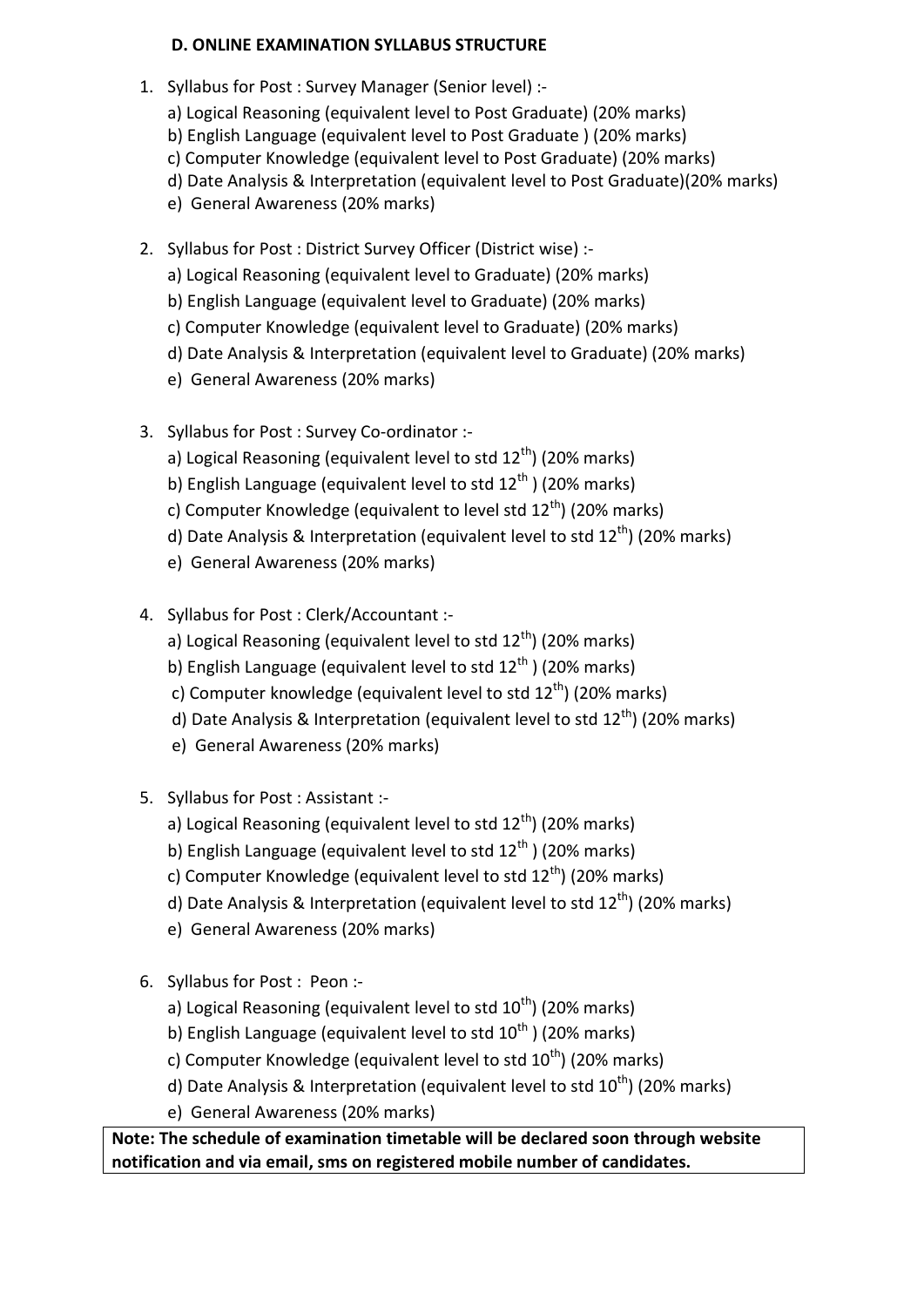#### J. INTERVIEW –

For applicable post's Candidates who have been shortlisted in the main examination for the post and in the single level examination will subsequently be called for an Interview. Interviews will be conducted at select centres. The centre, address of the venue, time & date of Interview will be informed to the shortlisted candidates in the call letter. Candidates are required to download their interview call letters from authorised NSR website https://cndsr.org Please note that any request regarding change in date, centre etc. of interview will not be entertained. However the NSR reserve the right to change the date/ venue/ time/ centre etc. of interview or hold supplementary process for particular date / session / venue / centre / set of candidates at its discretion, under any circumstances. The total marks allotted for Interview are 100. The minimum qualifying marks / scores in interview will be as per extant guidelines. The relative weightage (ratio) of Online Examination and Interview will be 80:20 respectively for the Officers cadre. The combined final score of candidates shall be arrived at on the basis of scores obtained by the candidates in the Online Main Examination for the post and in the Single Level Examination for the post as prescribed in the notification and Interview. Interview score of the candidates failing to secure minimum qualifying marks or otherwise barred from the interview or further process shall not be disclosed. A candidate should qualify both in the Online Examination (Main / Single) and Common Interview and be sufficiently high in the merit to be shortlisted for subsequent provisional allotment process, details of which will be made available subsequently on authorised NSR website. While appearing for the Interview, the candidate should produce valid prescribed documents given below. In the absence of valid documents candidature of the candidates shall be cancelled. NSR take no responsibility to receive/ collect any certificate/remittance/ document sent separately. List of Documents to be produced at the time of interview / joining (as applicable) The following documents in original and self-attested photocopies in support of the candidate's eligibility and identity are to be invariably submitted at the time of interview / joining failing which the candidate may not be permitted to appear for the interview. Non submission of requisite documents by the candidate at the time of interview/ joining will debar his candidature from further participation in the recruitment process.

- (i) Printout of the valid Interview Call Letter
- (ii) Valid system generated printout of the online application form.
- (iii) Proof of Date of Birth (Birth Certificate issued by the Competent Authorities or SSC/ Std. X Certificate with DOB)
- (iv) Photo Identity Proof.
- (v) Mark-sheets or certificates for educational qualification or equivalent qualification etc. Proper document from Board / University for having declared the result has to be submitted.
- (vi) Caste Certificate issued by the competent authority in the prescribed format as stipulated by Government of India in the case of SC / ST /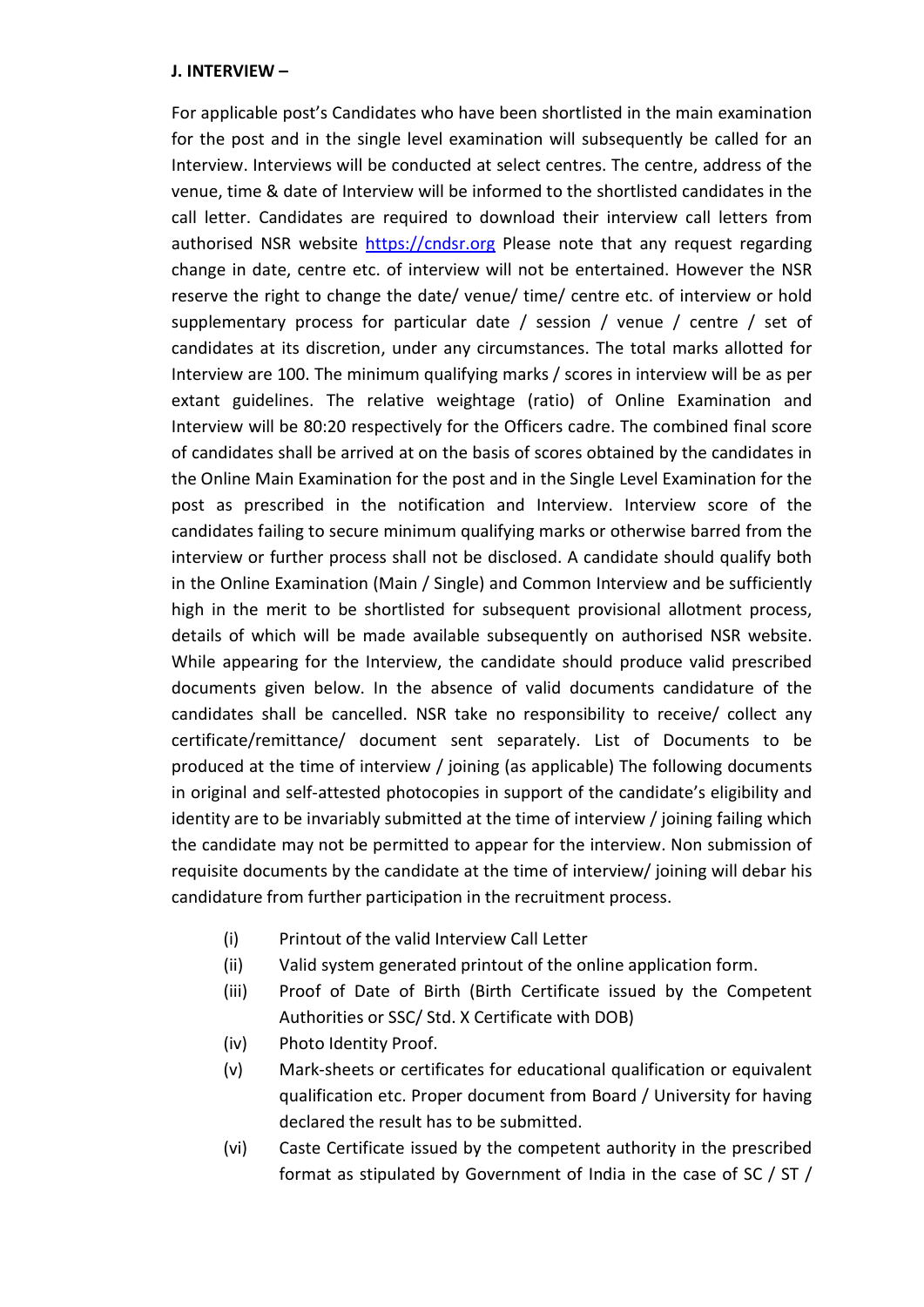OBC category candidates. Candidates belonging to OBC category but coming under creamy layer and/ or if their caste does not find place in the Central List are not entitled to OBC reservation. They should indicate their category as General in the online application form.

- (vii) Income and Asset Certificate issued by any one of the Authorities as notified by the Government of India in the prescribed format in the case of EWS category candidates.
- (viii) Disability certificate in prescribed format issued by the District Medical Board in case of Persons With Disability category If the candidate has used the services of a Scribe at the time of online exam the duly filled in details of the scribe in the prescribed format
- (ix) For Officers- An Ex-serviceman candidate has to produce a copy of the Service or Discharge book along with pension payment order and documentary proof of rank last / presently held (substantive as well as acting) at the time of interview. Those who are still in defence service should submit a certificate from a competent authority that they will be relieved from defence services, later on. Please note that failure to provide this certificate will result in immediate disqualification. The NSR will not be in any position to waive this condition. The Candidates falling in this category are well advised to apply for this certificate at the earliest to avoid disqualification.
- (x) Candidates serving in Government / quasi govt. offices/ Public Sector Undertakings are required to produce a "No Objection Certificate" from their employer, in the absence of which their candidature will not be considered.
- (xi) Persons eligible for age relaxation must produce a certificate from the District Magistrate to the effect that they are eligible for relief in terms of the Rehabilitation Package for 1984 Riot Affected Persons sanctioned by the Government.
- (xii) Non production of relevant eligibility documents at the time of interview / joining shall make the candidate/s ineligible for further process of recruitment.
- (xiii) No documents shall be directly sent to NSR by candidates before or after the interview. The Competent Authority for the issue of the certificate to SC / ST / OBC / Persons With Benchmark Disabilities/Economically Weaker Section is as under (as notified by GOI from time to time):

For Scheduled Castes / Scheduled Tribes / Other Backward Classes:

(i) District Magistrate / Additional District Magistrate / Collector / Deputy Commissioner / Additional Deputy Commissioner/ Deputy Collector / First Class Stipendiary Magistrate / City Magistrate / Sub-Divisional Magistrate (not below the rank of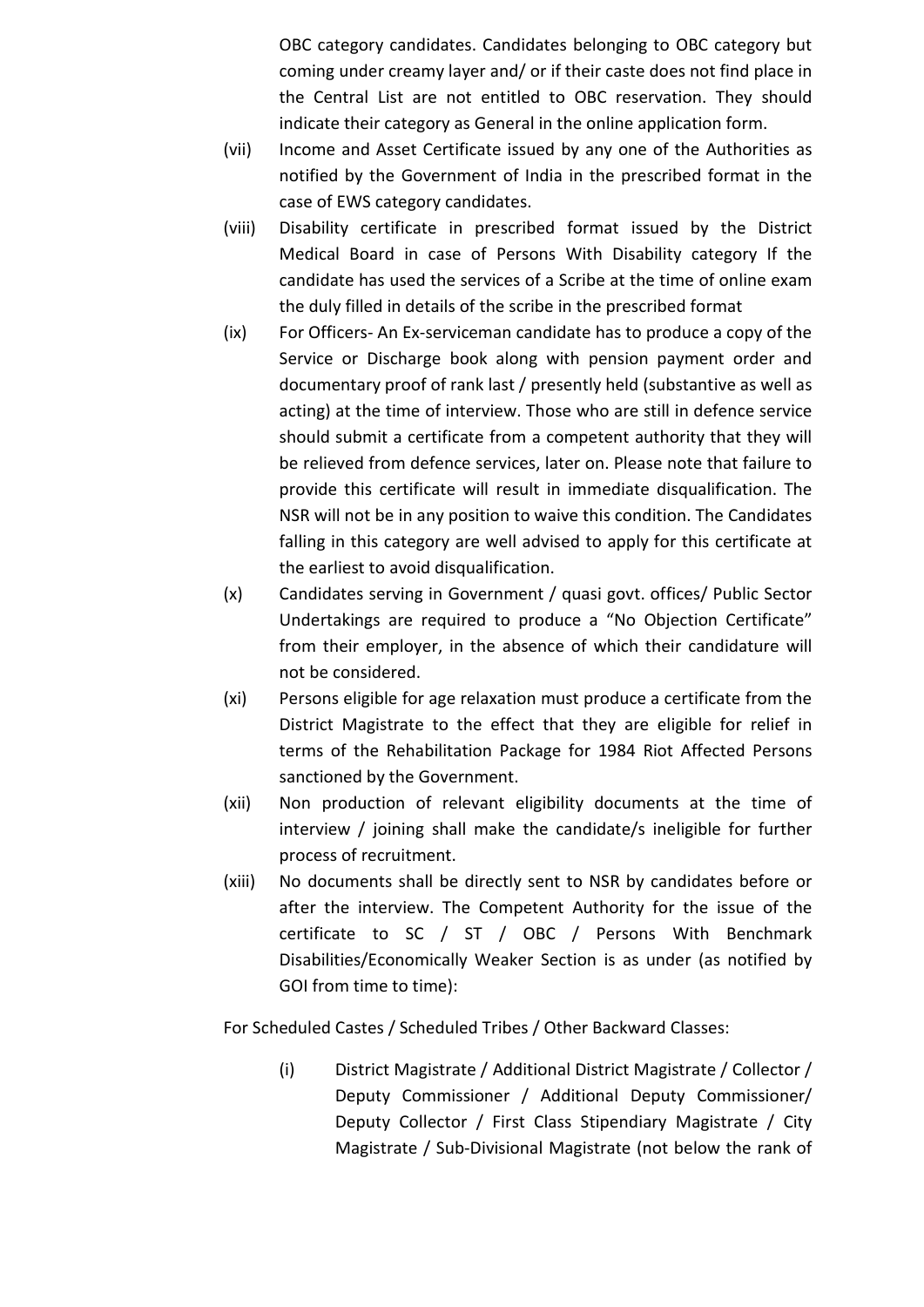First Class Stipendiary Magistrate) / Taluka Magistrate / Executive Magistrate / Extra Assistant Commissioner

- (ii) Chief Presidency Magistrate/ Additional Chief Presidency Magistrate/ Presidency Magistrate
- (iii) Revenue Officer not below the rank of Tehsildar
- (iv) Sub-divisional officer of the Area where the candidate and or his family normally resides.

Economically Weaker Section :

- (I) District Magistrate/Additional District Magistrate/ Collector/ Deputy Commissioner/Additional Deputy Commissioner/1st Class Stipendiary Magistrate/ Sub-Divisional Magistrate/ Taluka Magistrate/ Executive Magistrate/ Extra Assistant Commissioner,
- (II) Chief Presidency Magistrate/Additional Chief Presidency Magistrate/ Presidency Magistrate,
- (III) Revenue Officer not below the rank of Tehsildar and
- (IV) Sub-Divisional Officer or the area where the candidate and/or his family normally resides.

For Persons with Benchmark Disabilities:

Authorised certifying authority will be the Medical Board at the District level consisting of Chief Medical Officer, Sub-Divisional Medical Officer in the District and an Orthopaedic / Ophthalmic / ENT Surgeon. Prescribed Formats of SC, ST, OBC, PWBD, EWS certificates to be submitted at the time of interview (wherever applicable)/joining etc. can be downloaded from authorised NSR website www.cndsr.org. Candidates belonging to these categories are required to produce the certificates strictly in these formats only.

### PROVISIONAL ALLOTMENT

On completion of the interview process / main examination, depending on the vacancies to be filled in as per the business needs of the NSR, candidates shortlisted will be provisionally allotted to one of the location of NSR, based on merit-cumpreference keeping in view the spirit of Govt. Guidelines on reservation policy, various guidelines issued by Govt. of India/Others from time to time, administrative exigency, etc. No change in the data already registered by the candidate in the online application form is possible.

A candidate belonging to reserved category, selected on the basis of norms as applicable to General Category, will be treated at par with a General category candidate. Such own merit candidates belonging to reserved categories who are provisionally allotted under unreserved (General) category will not be adjusted against a reserved post. However their original category as registered in the online registration will remain unchanged.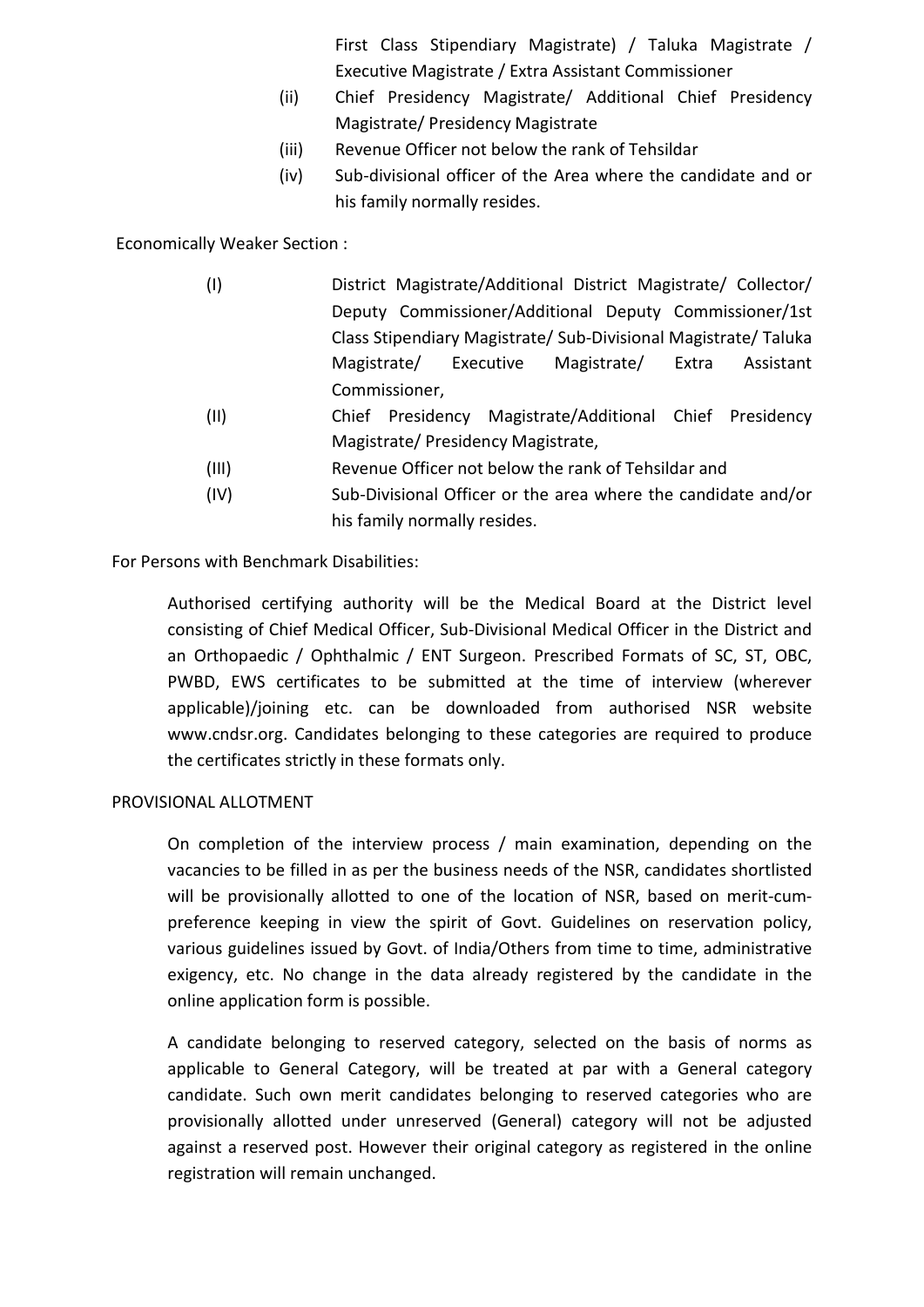In the event of two or more candidates having obtained the same score, merit order is decided as per date of birth (the candidate senior in age is placed before/ above the candidate junior in age), as per the prevailing practice

The provisional allotment is subject to the candidate fulfilling the criteria for NSR and identity verification to the satisfaction of the allotted location of NSR. This does not constitute an offer of employment. In case it is detected at any stage of the recruitment process that, the candidate does not satisfy the eligibility criteria his/her candidature/ chance in the process shall stand forfeited.

A candidate who is provisionally allotted will forfeit his/her candidature/ chance for the process if he/she does not avail the offer of appointment from the NSR.

Issuance of offer of appointment including terms and conditions, formalities for verification, joining etc. is solely the decision of the NSR and shall be final and binding.

A reserve list to the extent of vacancies as per extant provision will be drawn in each category subject to exigencies and availability of candidates. This does not guarantee provisional allotment to/recruitment by the NSR. In the event of NSR providing further vacancies, provisional allotment will be carried out for the candidates in the reserve list subject to vacancies being provided within one year after the date of provisional allotment. However if no vacancy is furnished by the NSR owing to exigencies or otherwise during the validity period the candidates under the reserve list will not be considered for provisional allotment. The reserve list will expire automatically on the day which is one year after the date of Provisional Allotment or until a fresh provisional allotment is made, whichever is earlier, with or without any notice. Candidates who are not provisionally allotted or not in the reserve list will not be considered for any further process under recruitment process of NSR.

NSR is not bound to notify every vacancy of reserve list.

However NSR reserves the right to cancel, reallot Organisation-wise allocation/ change the process depending upon exigencies or otherwise. Provisionally allotted candidates (subject to fulfilling all required criteria) may be posted anywhere.

### IDENTITY VERIFICATION

### i. DOCUMENTS TO BE PRODUCED

At the time of examination as well as at the time of interview, the call letter along with a photocopy of the candidate's photo identity (bearing exactly the same name as it appears on the call letter) such as PAN Card/ Passport/Permanent Driving License/ Voter's Card/ Bank Passbook with photograph/ Photo identity proof issued by a Gazzetted Officer/ People's Representative along with a photograph / Identity Card issued by a recognised college/ university/ Aadhar /E-Aadhar card with a photograph/ Employee ID/ Bar Council Identity card with photograph should be submitted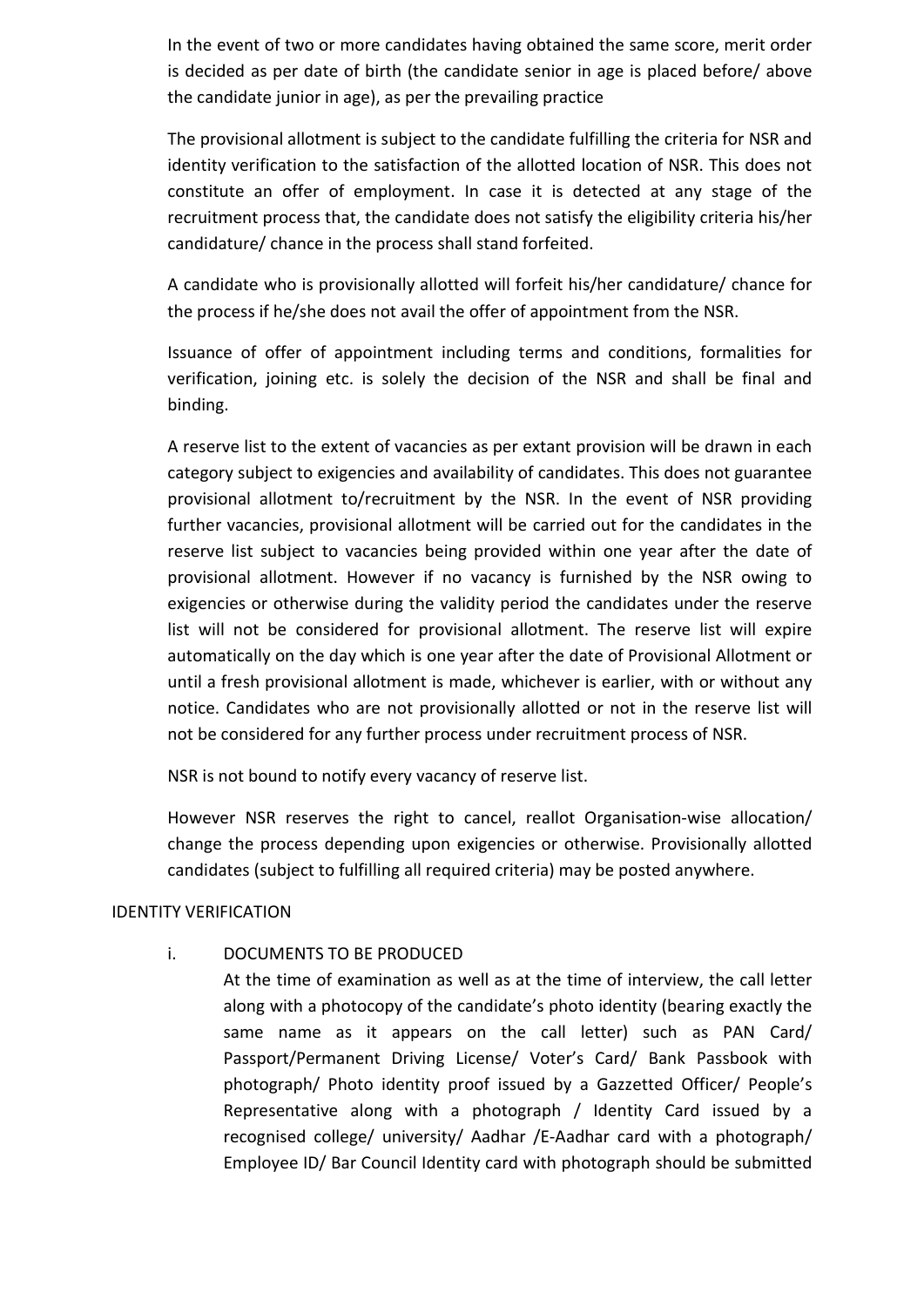to the invigilator for verification. The candidate's identity will be verified with respect to his/her details on the call letter, in the Attendance List and requisite documents submitted. If identity of the candidate is in doubt the candidate may not be allowed to appear for the Examination/ interview.

- Ration Card and Learner's Driving License will not be accepted as valid id proof for this project.
- In case of candidates who have changed their name, will be allowed only if they produce original Gazette notification / their original marriage certificate / affidavit in original.

Note: Candidates have to produce, in original, the same photo identity proof bearing the name as it appears on the online application form/ call letter and submit photocopy of the photo identity proof along with Examination call letter as well as the Interview Call Letter while attending the examination/ interview respectively, without which they will not be allowed to take up the examination/ interview.

HOW TO APPLY

- A candidate can apply for multiple post
- Candidates have to apply separately and pay fees / intimation charges separately for each post.
- Candidates can apply online only. No other mode of application will be accepted.

Pre-Requisites for Applying Online

Before applying online, candidates should—

(i) scan their :

- photograph  $(4.5cm \times 3.5cm)$
- signature
- left thumb impression (If a candidate is not having left thumb, he/she may use his/ her right thumb. If both thumbs are missing, the impression of one of the fingers of the left hand starting from the forefinger should be taken. If there are no fingers on the left hand, the impression of one of the fingers of the right hand starting from the forefinger should be taken. If no fingers are available, the impression of left toe may be taken. In all such cases where left thumb impression is not uploaded, the candidate should specify in the uploaded document the name of finger and the specification of left/right hand or toe).
- a hand written declaration (text given below). The hand written declaration has to be in the candidate's hand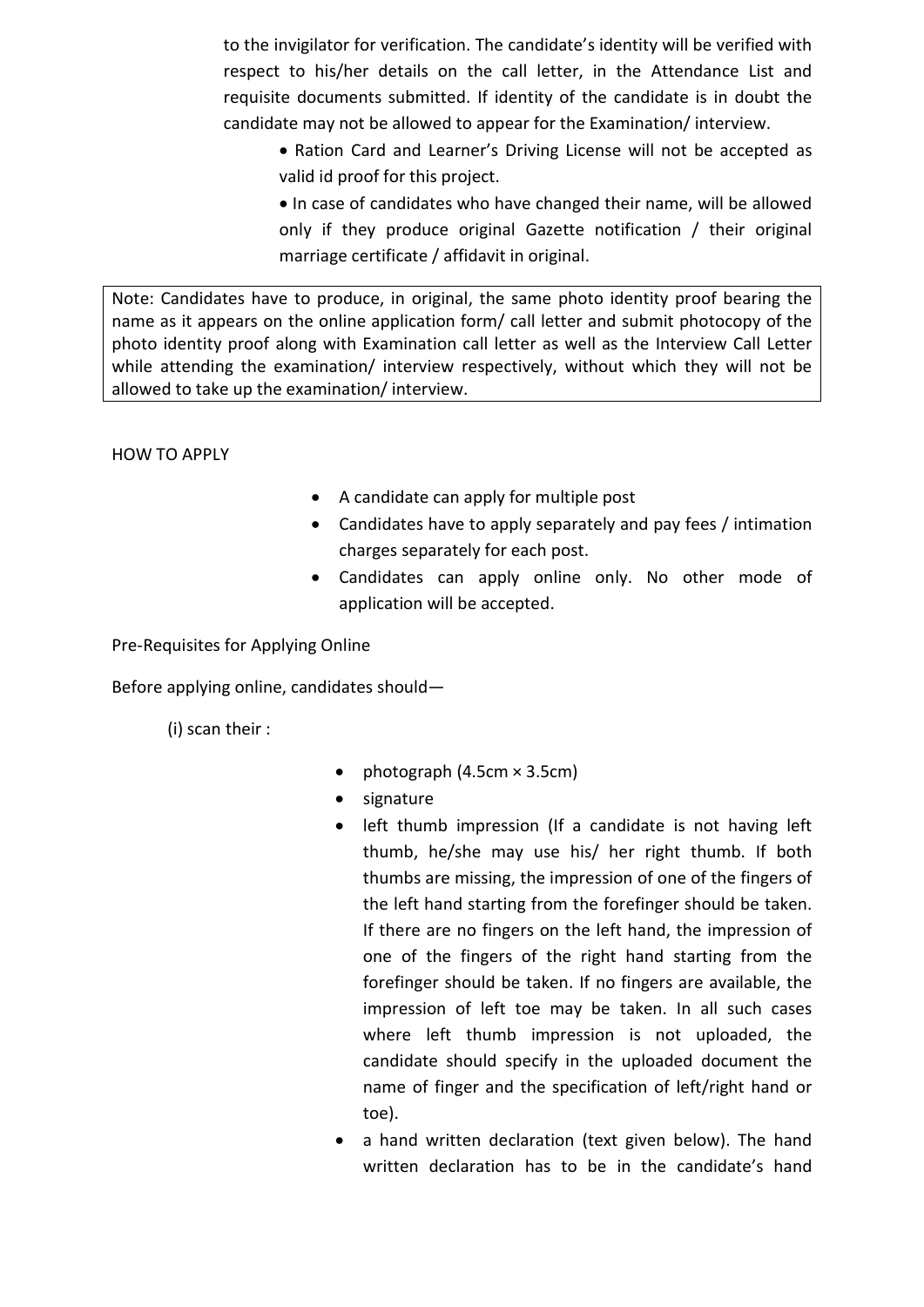writing and in English only. If it is written by anybody else and uploaded or in any other language, the application will be considered as invalid. (In the case of candidates who cannot write, may get the text of declaration typed and put their left hand thumb impression (if not able to sign also) below the typed declaration and upload the document as per specifications.) ensuring that the all these scanned documents adhere to the required specifications as given in Annexure to this Advertisement.

(ii) Signature in CAPITAL LETTERS will NOT be accepted.

(iii) The left thumb impression should be properly scanned and not smudged

(iv) Keep the necessary details/documents ready to make Online Payment of the requisite application fee/ intimation charges

(v) have a valid personal email ID, which should be kept active till the declaration of results of this round of Recruitment Procedure. NSR may send intimation for the Examination etc. through the registered e-mail ID. Under no circumstances, a candidate should share with/mention e-mail ID to / of any other person. In case a candidate does not have a valid personal e-mail ID, he/she should create his/her new e-mail ID before applying on-line and must maintain that email account.

## Application Fees/ Intimation Charges Payable through online mode only.

# Bank Transaction charges for Online Payment of application fees/ intimation charges will have to be borne by the candidate

### Fees structure for each post

- Rs. 375/- for SC/ST/PWBD candidates.

- Rs. 850/- for all others.

Fees is applicable for per post as one candidate can apply more than one post. Candidates who wish to apply for more than one post then he/she must apply separately. Procedure for applying online

(1) Candidates are first required to go to the NSR authorised website https://cndsr.org and click on the "LOGIN" and then click on the "NEW REGISTRATION" button to open up the On-Line Application Form.

(2) Candidates will have to click on "NEW REGISTRATION" to register their application by entering their basic information in the online application form. After that a login id and password will be generated by the system. Candidate should note down the login id and password. Candidate can reopen the saved data using login id and password and edit the particulars, if needed.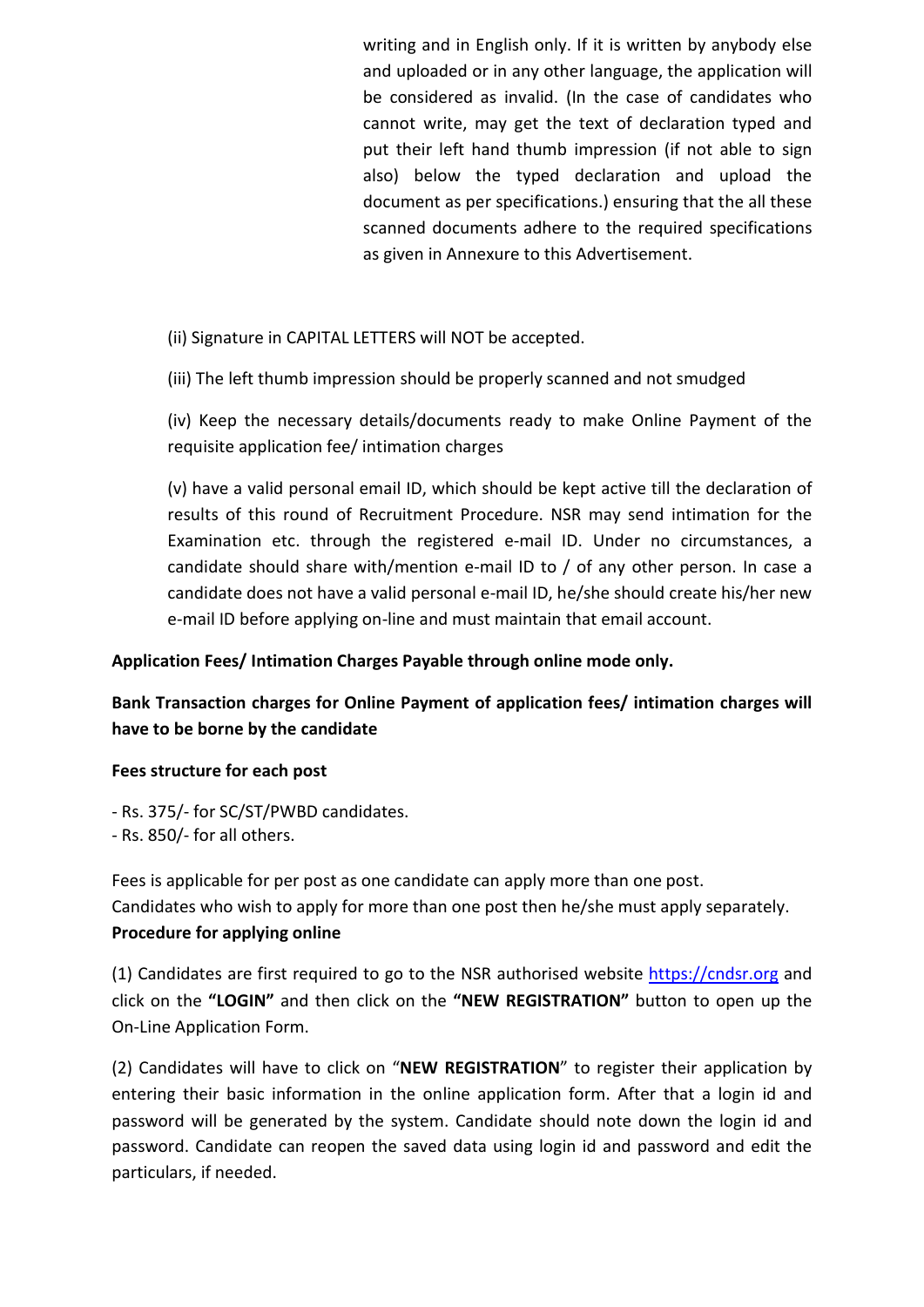(3) Candidates are required to upload their

- Photograph
- Signature
- Left thumb impression

(4) Candidates are advised to carefully fill in the online application themselves. Visually Impaired candidates are responsible for carefully verifying/ getting the details filled in, in the online application form properly verified and ensuring that the same are correct.

# Mode of Payment

Candidates can make the payment of requisite fees/ intimation charges through the ONLINE mode only

Payment of fees/ intimation charges via the ONLINE MODE

- (i) Candidates should carefully fill in the details in the On-Line Application at the appropriate places very carefully and click on the "Submit" button at the end of the On-Line Application format. Before pressing the "Submit" button, candidates are advised to verify every field filled in the application. The name of the candidate or his /her father/husband etc. should be spelt correctly in the application as it appears in the certificates/mark sheets. Any change/alteration found may disqualify the candidature. Once the application is filled in completely, candidate should remember login id i.e. email id of the candidate and password.
- (ii) After completing registration process, candidate can go to apply for job and select the desired job then click on that particular job. Candidate can apply for more than one job.
- (iii) The payment can be made by using Debit Cards (RuPay/Visa/MasterCard/Maestro), Credit Cards, Internet Banking, IMPS, Cash Cards/ Mobile Wallets by providing information as asked on the screen.
- (iv) Candidate can view the applied job/jobs by clicking on the already applied job.
- (v) If the online transaction has not been successfully completed then candidates are advised to login again and pay the Application Fees/ Intimation Charges online.

Note:

After submitting your payment information in the online application form, please wait for the intimation from the server, DO NOT press Back or Refresh button in order to avoid double charge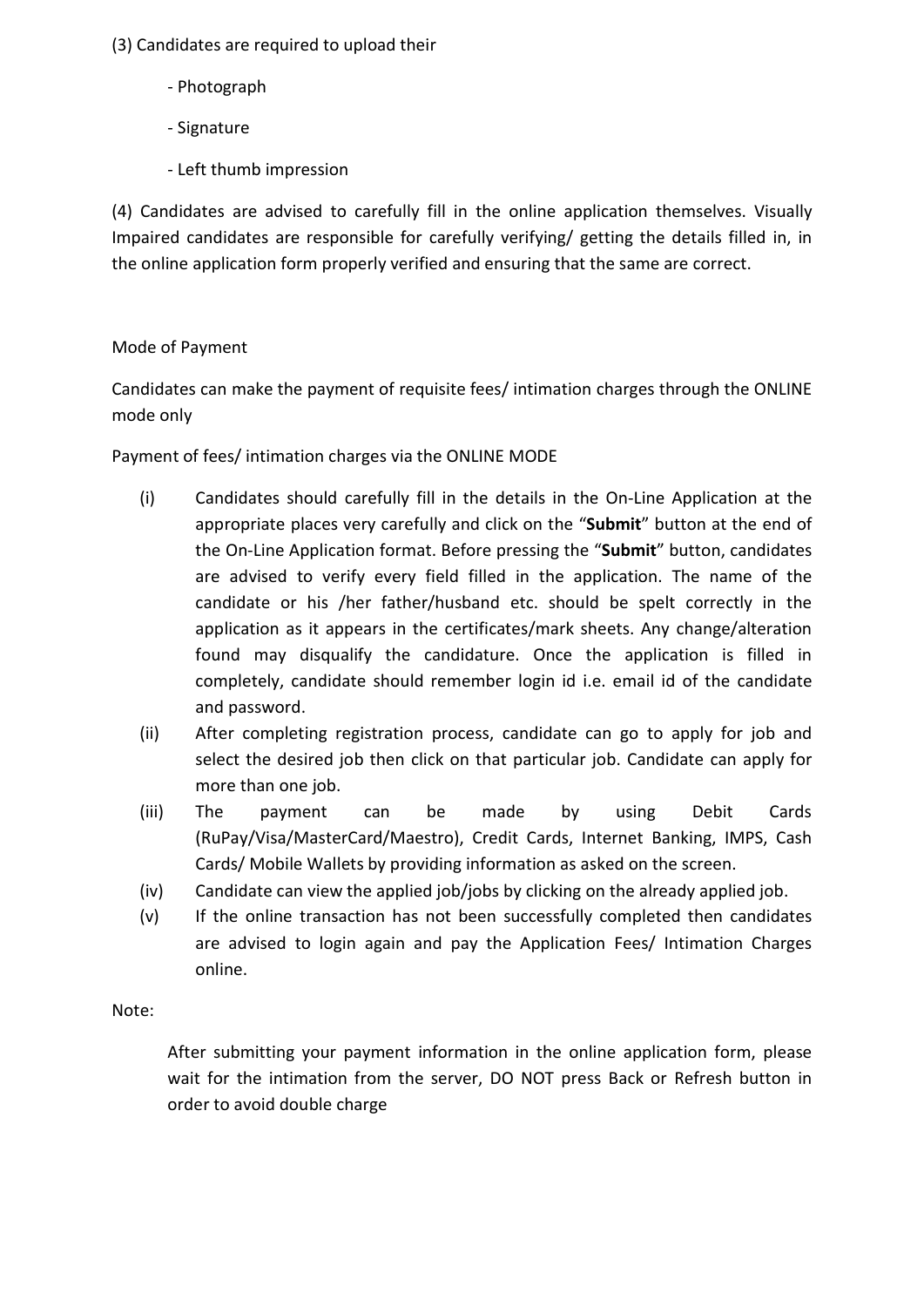For Credit Card users: All prices are listed in Indian Rupee. If you use a non-Indian credit card, your bank will convert to your local currency based on prevailing exchange rates.

To ensure the security of your data, please close the browser window once your transaction is completed.

An email/ SMS intimation with the confirmation of Registration generated on successful registration of the application will be sent to the candidate's email ID/ Mobile Number specified in the online application form as a system generated acknowledgement.

If candidates do not receive the email and SMS intimations at the email ID/ Mobile number specified by them, they may consider that their online application has not been successfully registered.

An online application which is incomplete in any respect such as without proper passport size photograph, signature in the online application form/ unsuccessful fee /intimation charges payment will not be considered as valid.

Candidates are advised in their own interest to apply on-line much before the closing date and not to wait till the last date for depositing the fee / intimation charges to avoid the possibility of disconnection/ inability/ failure to log on to the NSR website on account of heavy load on internet/website jam.

NSR does not assume any responsibility for the candidates not being able to submit their applications within the last date on account of the aforesaid reasons or for any other reason beyond the control of NSR.

Please note that the above procedure is the only valid procedure for applying. No other mode of application or incomplete steps would be accepted and such applications would be rejected.

Any information submitted by an applicant in his/ her application shall be binding on the candidate personally and he/she shall be liable for prosecution/ civil consequences in case the information/ details furnished by him/ her is found to be false at a later stage.

## GENERAL INSTRUCTIONS

1) Candidates will have to invariably produce the requisite documents such as valid call letter, a photocopy of photo-identity proof along with the original bearing the same name as it appears on the online submitted application form etc. at the time of preliminary and main/ single examination and interview and/or joining respectively.

2) Candidates who do not have the authenticated/ stamped call letter, authenticated/ stamped photocopy of ID proof at the time of main examination will not be allowed to appear for the examination.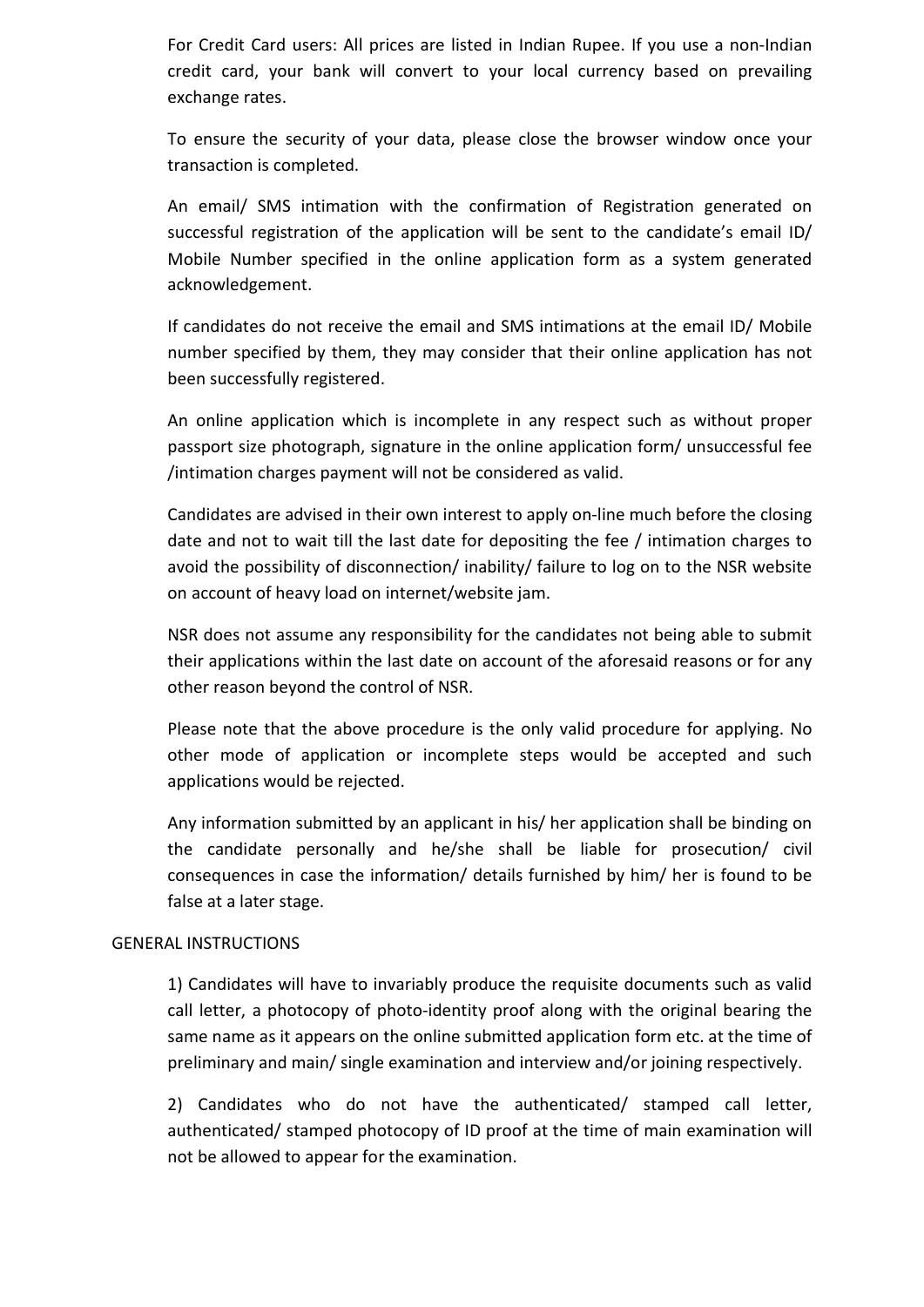3) A Candidate's attaining to the examination/short listing for main examination/ short-listing for interview/ and subsequent processes is strictly provisional. The mere fact that the call letter(s)/ provisional allotment has been issued to the candidate does not imply that his/ her candidature has been finally cleared by NSR.

4) NSR would be free to reject any application, at any stage of the process, cancel the candidature of the candidate in case it is detected at any stage that a candidate does not fulfil the eligibility norms and/or that he/she has furnished any incorrect/false information/certificate/documents or has suppressed any material fact(s). If candidature of any candidate is rejected for any reason according to the terms and conditions of this advertisement, no further representation in this regard will be entertained. If any of these shortcomings is/are detected after appointment in a NSR, his/her services are liable to be summarily terminated.

5) Decision of NSR in all matters regarding eligibility of the candidate, the stages at which such scrutiny of eligibility is to be undertaken, qualifications and other eligibility norms, the documents to be produced for the purpose of the conduct of Examination, interview, verification etc. and any other matter relating to Recruitment Procedure will be final and binding on the candidate.

6) No correspondence or personal enquiries shall be entertained by NSR in this regard. NSR take no responsibility to receive/ collect any certificate/remittance/ document sent separately.

7) The scribe arranged by the candidate should not be a candidate for the examination. If violation of the same is detected at any stage of the process, candidature for Recruitment Procedure of both the candidate and the scribe will be cancelled.

8) Multiple attendance/ appearances in the online examination and/ interview will be summarily rejected/ candidature cancelled.

9) Online applications once registered will not be allowed to be withdrawn and/or the application fee/ intimation charges once paid will not be refunded nor be held in reserve for any other examination.

10) Any resulting dispute arising out of this advertisement including the recruitment process shall be subject to the sole jurisdiction of the arbitrator appointed by NSR.

11) Any canvassing or creating influence for undue advantage shall lead to disqualification from the process.

12) Any request for change of date, time and venue for online examination and recruitment procedure will not be entertained.

13) Any request for change of date, time and procedure for Online Examination and Common Interview will not be entertained.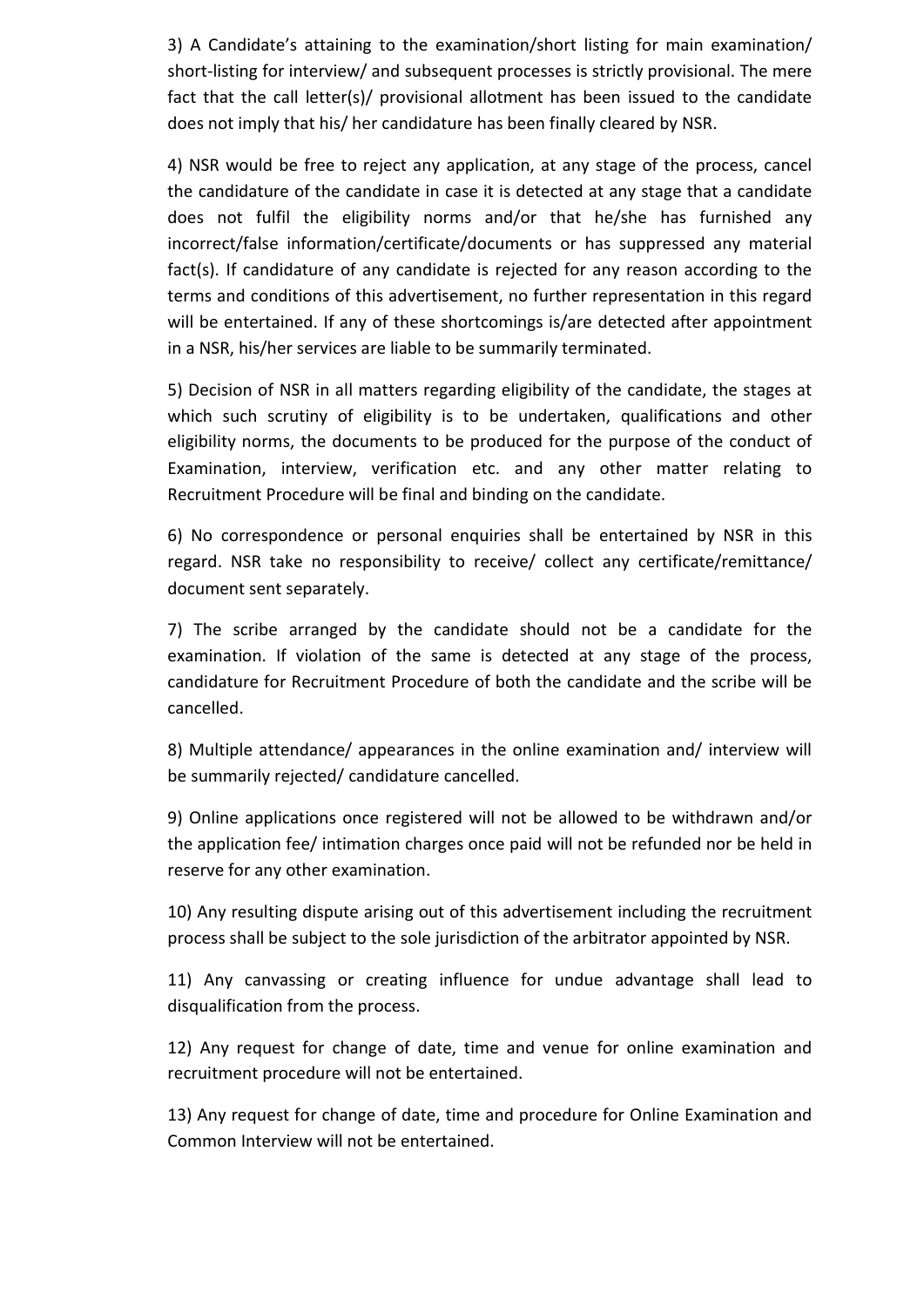14) In case any dispute arises on account of interpretation of clauses in any version of this advertisement other than English, the English version available on authorized NSR website shall prevail.

15) A candidate should ensure that the signatures appended by him/her in all the places viz. in his/her call letter, attendance sheet etc. and in all correspondence with the NSR in future should be identical and there should be no variation of any kind. Signature in CAPITAL LETTERS will not be acceptable.

16) A recent, recognizable photograph (4.5cm  $\times$  3.5cm) should be uploaded by the candidate in the online application form and the candidate should ensure that copies of the same are retained for use at various stages of the process. Candidates are also advised not to change their appearance till the process is completed. Failure to produce the same photograph at various stages of the process or doubt about identity at any stage could lead to disqualification.

17) The possibility of occurrence of some problem in the online examination cannot be ruled out completely which may impact test delivery and/or result from being generated. In that event, every effort will be made to rectify such problem. Conduct of a re-exam is at the absolute discretion of NSR. Candidates will not have any claim for a re-test. Candidates not willing to move or not willing to participate in the delayed process of test delivery shall be summarily rejected from the process.

18) Candidates applying for any post will have to appear for the interview at their own expense.

19) NSR shall not be responsible for any application made/ wrong information provided by an unauthorized person / institution. Candidates are advised not to share/ mention their application details with/to anyone.

20) Appointment of provisionally allotted on probationary period candidates is subject to his/her being declared medically fit, as per any other requirements of the NSR and subject to service and conduct rules of the NSR. Decision of NSR to which candidates are provisionally allotted on probation will be final and binding on candidates. Any queries in this regard are to be made to the NSR only.

21) NSR reserves the right to change (cancel/ modify/ add) any of the criteria, method of selection, Provisional Allotment and Probation Period etc.

22) Intimations will be sent by email and/ or sms only to the email ID and mobile number registered in the online application form for Recruitment Procedure.

23) NSR shall not be responsible if the information/ intimations do not reach candidates in case of change in the mobile number, email address, technical fault or otherwise, beyond the control of NSR and candidates are advised to keep a close watch on the authorized NSR website www.cndsr.org for latest updates.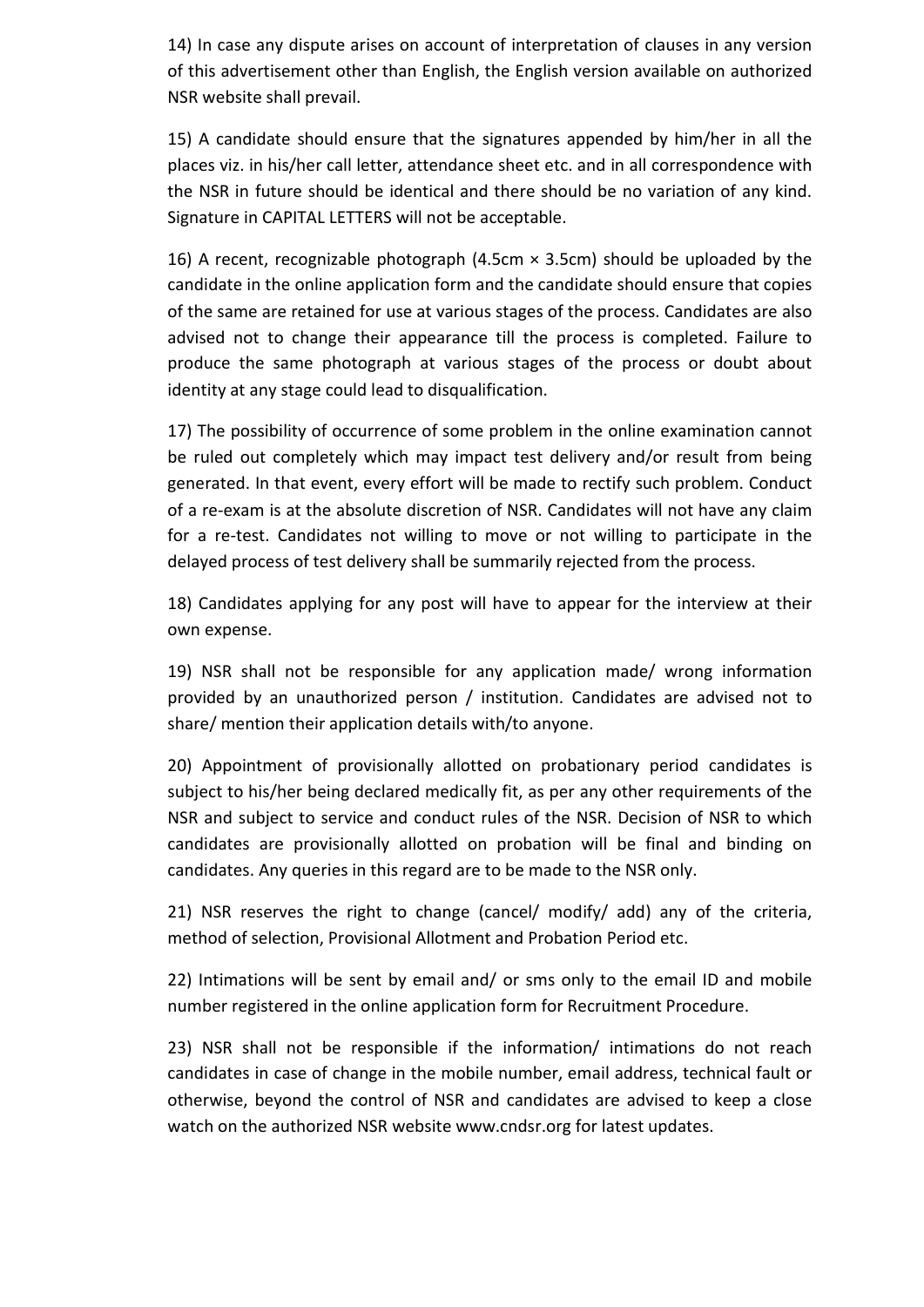24) If at a later stage of selection process or appointment, the handwriting on the handwritten declaration of the candidate is found to be dissimilar / different, as per expert analysis, the candidature of the candidate will be cancelled.

Any infringement of these instructions shall entail cancellation of candidature and disciplinary action including ban from future examinations and police complaints.

Candidates are advised in their own interest not to use any of the banned items to the examination,

# Action Against Candidates Found Guilty of Misconduct/ Use of Unfair Means

(1) Candidates are advised in their own interest that they should not furnish any particulars that are false, tampered with or fabricated and should not suppress any material information while submitting online application. At the time of examination, interview or in a subsequent selection procedure, if a candidate is (or has been) found guilty of –

(i) using unfair means or

(ii) impersonating or procuring impersonation by any person or

(iii) misbehaving in the examination/ interview hall or disclosing, publishing, reproducing, transmitting, storing or facilitating transmission and storage of contents of the test(s) or any information therein in whole or part thereof in any form or by any means, verbal or written, electronically or mechanically for any purpose or

(iv) resorting to any irregular or improper means in connection with his/ her candidature or

(v) obtaining support for his/ her candidature by unfair means, or

(vi) carrying electronic devices of communication in the examination/ interview hall such a candidate may, in addition to rendering himself/ herself liable to criminal prosecution, be liable :

(a) to be disqualified from the examination for which he/ she is a candidate

(b) to be debarred either permanently or for a specified period from any examination conducted by NSR

(c) for termination of service, if he/ she has already joined the NSR.

(2) Important: NSR would be analysing the responses (answers) of individual candidates with other candidates to detect patterns of similarity of right and wrong answers. If in the analytical procedure adopted by NSR in this regard, it is inferred/ concluded that the responses have been shared and scores obtained are not genuine/ valid, NSR reserves right to cancel the candidature of the concerned candidates without any notice and the result of such candidates (disqualified) will be withheld. No objection in this regard shall be entertained.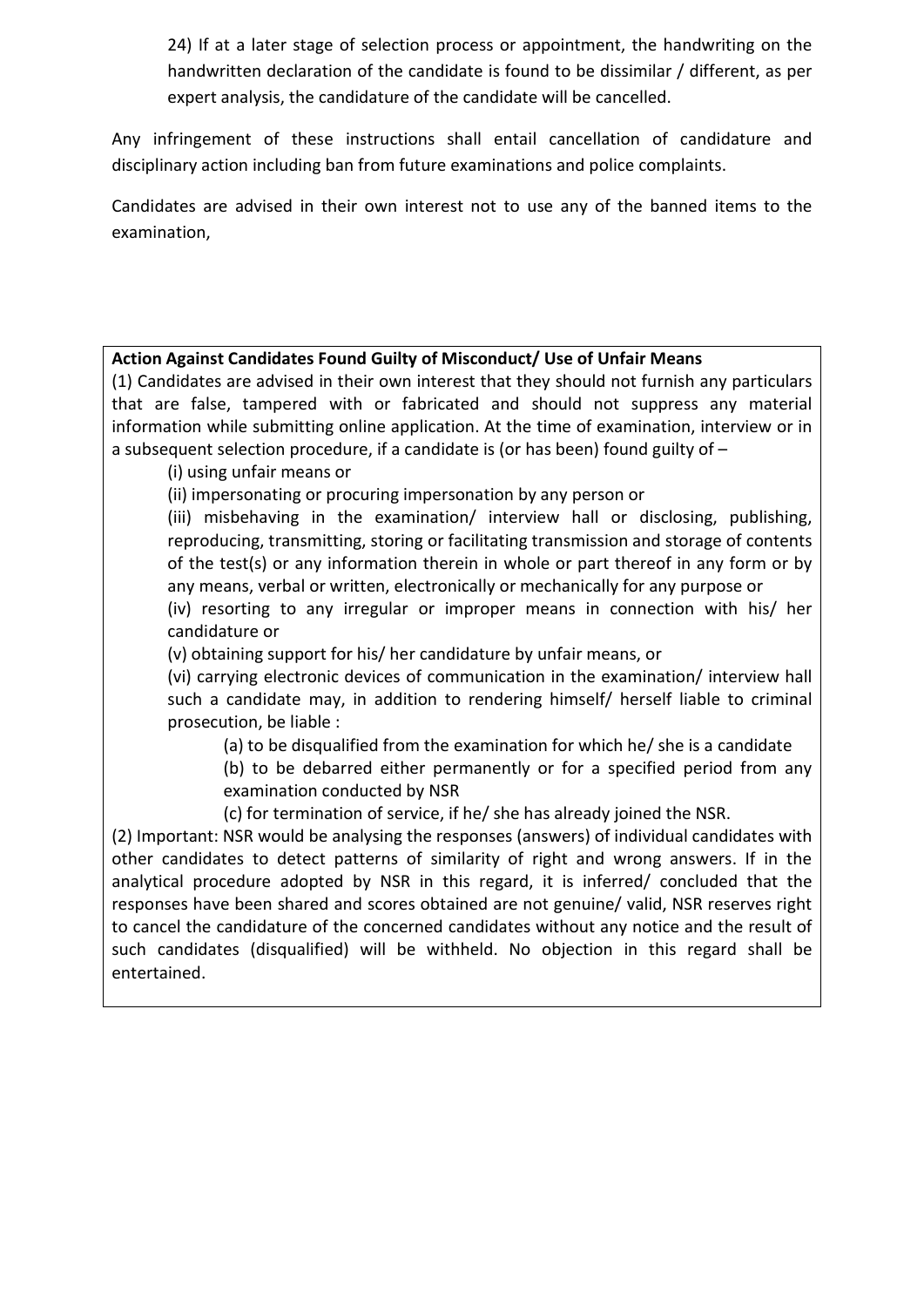#### ANNOUNCEMENTS:

All further announcements/ details pertaining to this process will only be published/ provided on NSR authorized website www.https://cndsr.org from time to time.

The tentative schedule of events is as follows:

| Activity                                                   | <b>Tentative Dates</b>                   |
|------------------------------------------------------------|------------------------------------------|
| <b>On-Line Registration</b>                                | 13-04-2022 To 31-05-2022 (EXTENDED DATE) |
| Payment Of Application Fees/Intimation<br>Charges (Online) | 13-04-2022 To 31-05-2022(EXTENDED DATE)  |
| <b>Online Examination-Pre/Single</b>                       | <b>July 2022</b>                         |
| Result Of Online Exam- Pre                                 | August 2022                              |
| Download Of Call Letter For Online Exam -<br>Single        | June 2022                                |
| Download Of Call Letter For Online Exam -<br>Main          | August 2022                              |
| Online Examination - Main                                  | October 2022                             |
| Declaration Of Result - Main                               | October 2022                             |
| Download Of Call Letters For Interview                     | October 2022                             |
| <b>Provisional Allotment On Probation</b>                  | November 2022                            |

All the above dates are tentative. Any kind of changes at any time and at any stage is the sole discretion of NSR. The NSR reserves the right to change any schedule partly or wholly at any time. Candidates objection will strictly not entertained.

# Note: Candidates must check the official website of NSR for any changes regarding recruitment procedures

### DISCLAIMER

 Instances for providing incorrect information and/or process violation by a candidate detected at any stage of the selection process will lead to disqualification of the candidate from the selection process and he/she will not be allowed to appear in any of the recruitment process in the future. If such instances go undetected during the current selection process but are detected subsequently, such disqualification will take place with retrospective effect.